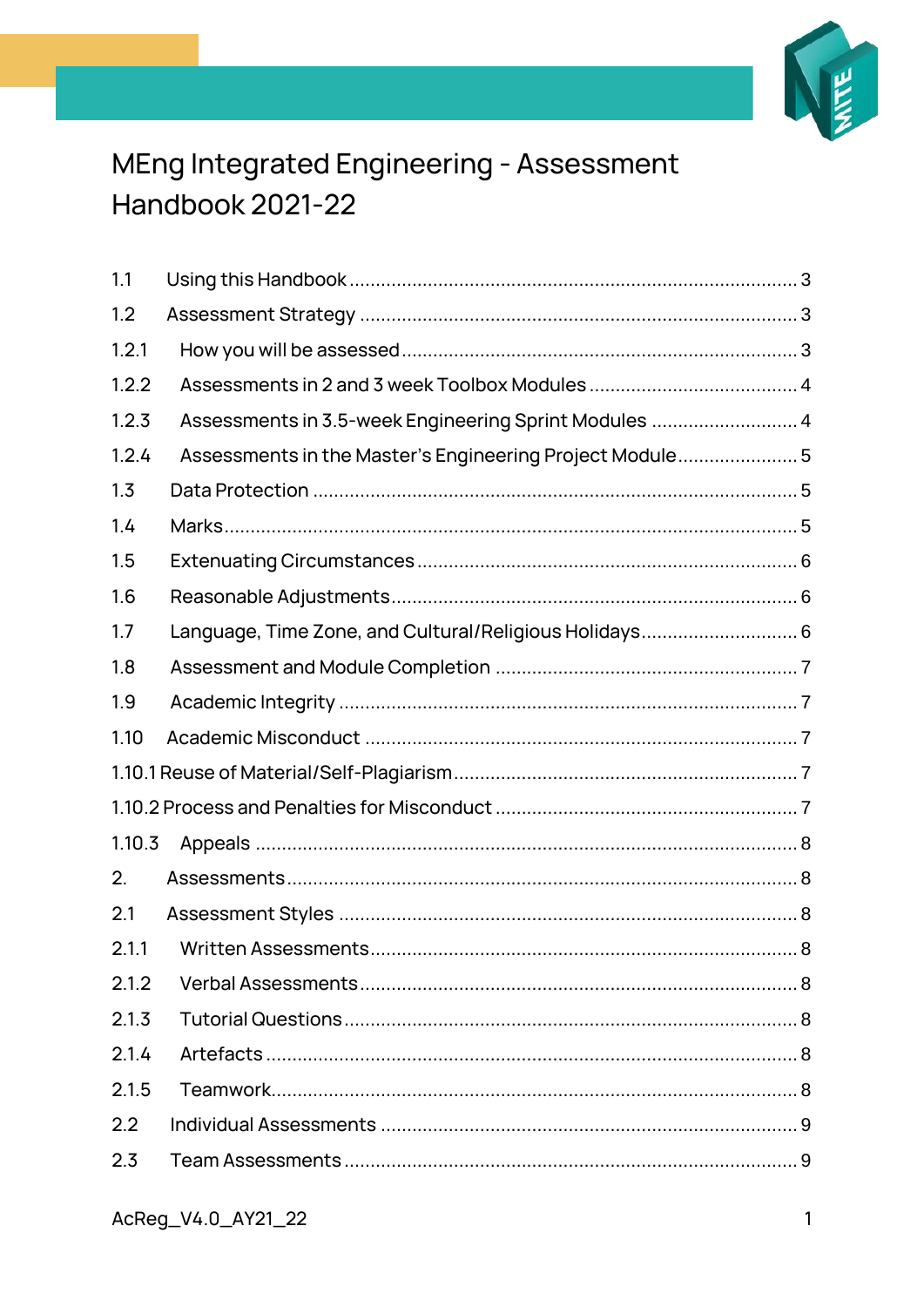

| 2.4              |                                               |  |
|------------------|-----------------------------------------------|--|
| 2.5              |                                               |  |
| 2.5.1            | Discussing Assessments with Other Students 10 |  |
| 2.5.2            |                                               |  |
| 2.5.3            |                                               |  |
| 2.5.4            |                                               |  |
| 2.5.5            |                                               |  |
| 2.6              |                                               |  |
| 2.7              |                                               |  |
| 2.8              |                                               |  |
| 2.8.1            |                                               |  |
| 2.8.2            |                                               |  |
| 2.9              |                                               |  |
| 2.12             |                                               |  |
| 2.13             |                                               |  |
| 2.14             |                                               |  |
| $\overline{3}$ . |                                               |  |
| 3.1              |                                               |  |
| 3.2              |                                               |  |
| 3.3              |                                               |  |
| 3.4              |                                               |  |
|                  |                                               |  |
|                  |                                               |  |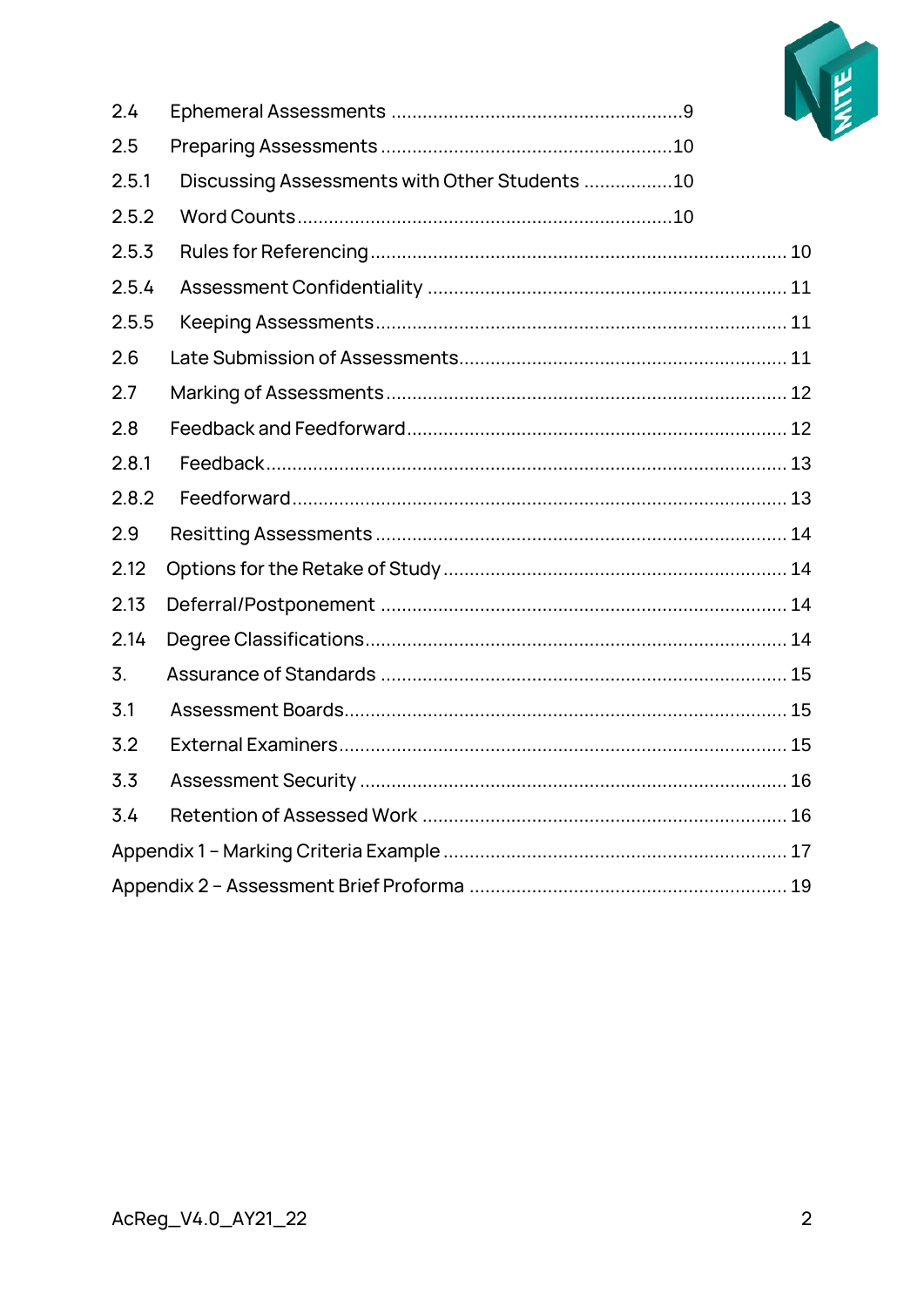# Introduction



#### <span id="page-2-0"></span>1.1 Using this Handbook

This Assessment Handbook applies to the assessment of all modules contained within the MEng Integrated Engineering Programme. This Handbook is for you to use during your programme of study. It outlines the policies relating to the different assessments you may have to complete for each module, details how your marks are calculated, and explains the degree classification you will receive. This Handbook tells you the general rules and regulations for completing and submitting your assessed work.

Additionally, during each module, you will be directed to other documents which provide specific information relating to assessment. Module- or programmespecific information can be found in your Programme Handbook or in individual module specifications available on Canvas, NMITE's Virtual Learning Environment (VLE). The information in this handbook may occasionally change over the course of your studies – so please refer to the online version on our website. You will be notified directly of any major changes.

#### <span id="page-2-1"></span>1.2 Assessment Strategy

NMITE's assessment strategy is derived from the need to meet assessment standards expected by students and external bodies (The Open University as NMITE's validation partner, The Engineering Council, the UK Quality Code for Higher Education, the IET, the CMI), and from NMITE's Assessment Policy which aims to ensure that the assessment process at NMITE reflects how engineers are assessed in practice. For more information, see the Assessment Strategy Statement .

#### <span id="page-2-2"></span>1.2.1 How you will be assessed

Each module will be summatively assessed using multiple assessments. Assessments may be individual or team submissions. They will be of the following types: Academic Report, Artefact - physical or digital, Business Plan, Debate, Essay, Industrial Report, Journal Paper, Media Output, Presentation, Project Plan, Q&A, Specification, Study, Test Report, Tutorial Questions (worksheets, online quizzes, or equivalent), or White Paper.

All information regarding specific module assessments (including deadlines and methods) will be provided to you at the start of each module. You are encouraged to engage in dialogue with your module educators and your Personal Tutor to promote a shared understanding of the assessments and the basis on which academic judgements are made. Assessments are designed to provide all students with an equal opportunity to demonstrate learning (with, where appropriate, reasonable individual adjustments). Learning environments and activities are therefore designed to enable all students to achieve the

AcReg\_V4.0\_AY21\_22 3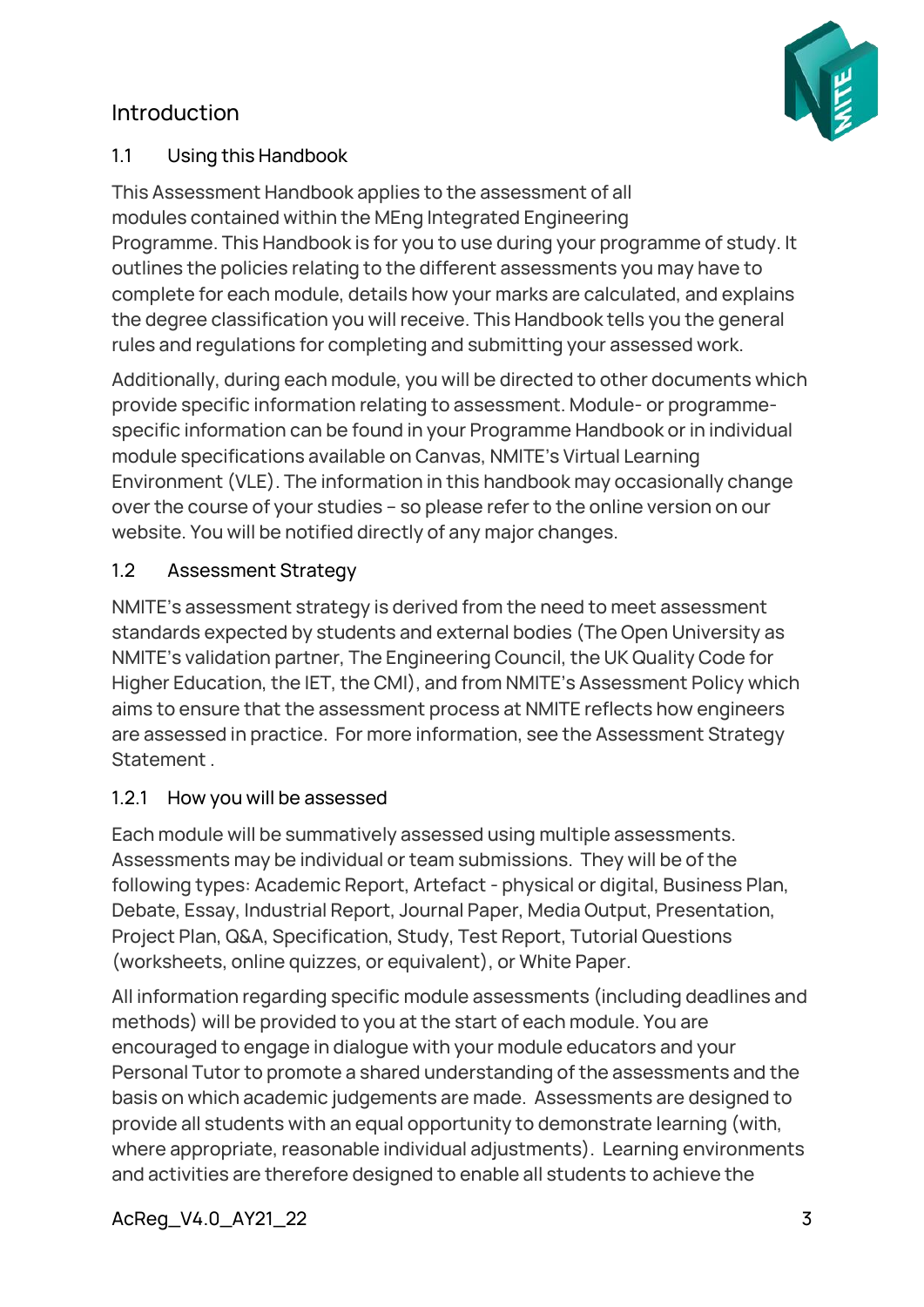

desired learning outcomes, measured through clearly aligned assessment activities which are both objective and repeatable over time.

# <span id="page-3-0"></span>1.2.2 Assessments in 2 and 3 week Toolbox Modules

Assessment will help you track and monitor your learning as well as measuring it for credit through three different types of assessment activity:

- Regular quizzes: you will regularly be asked to complete short quizzes on Canvas. These quizzes are not credit-bearing and therefore will not contribute to your end of module assessment, but they will allow you and your module educator to gauge your progress in learning key concepts.
- Formative assessment: each module will contain the opportunity for you to discuss your progress with an educator. This is not a formal review and will not contribute towards the end of module assessment but should enable you to understand your achievements relative to the end-point expectations.
- Summative assessment: each module assessment at a given level of study (Framework for Higher Education Qualifications (FHEQ) Levels 4-7) shall differentiate by outcome in breadth and depth of learning. A pass mark of 40 (at Levels 4-6) and 50 (at Level 7) will ensure competency is sufficient for you to access later learning as appropriate, and to evidence academic attainment.

Deadlines: Assessment times will vary by module and will be distributed throughout modules wherever possible. However, for 2- and 3-week Toolbox modules the assessments will take place on the final day (Friday) at the latest.

# <span id="page-3-1"></span>1.2.3 Assessments in 3.5-week Engineering Sprint Modules

Assessment will help you track and monitor your learning as well as measuring it for credit through three different types of assessment activity:

- Regular quizzes: you will regularly be asked to complete short quizzes on Canvas. These quizzes will not contribute to your end of module assessment, but they will allow you and your module educator to gauge your progress in learning key concepts.
- Formative assessment: each module shall contain a midpoint formative review with an educator. This formative review will not contribute towards the end of module assessment but should enable you to understand your achievements relative to the end-point expectations.
- Summative assessment: each module at a given level of study (FHEQ Levels 4-7) shall differentiate by outcome in breadth and depth of learning. A pass mark of 40 (at Levels 4, 5, and 6) and 50 (at Level 7) will ensure competency is enough for you to access later learning as appropriate and to evidence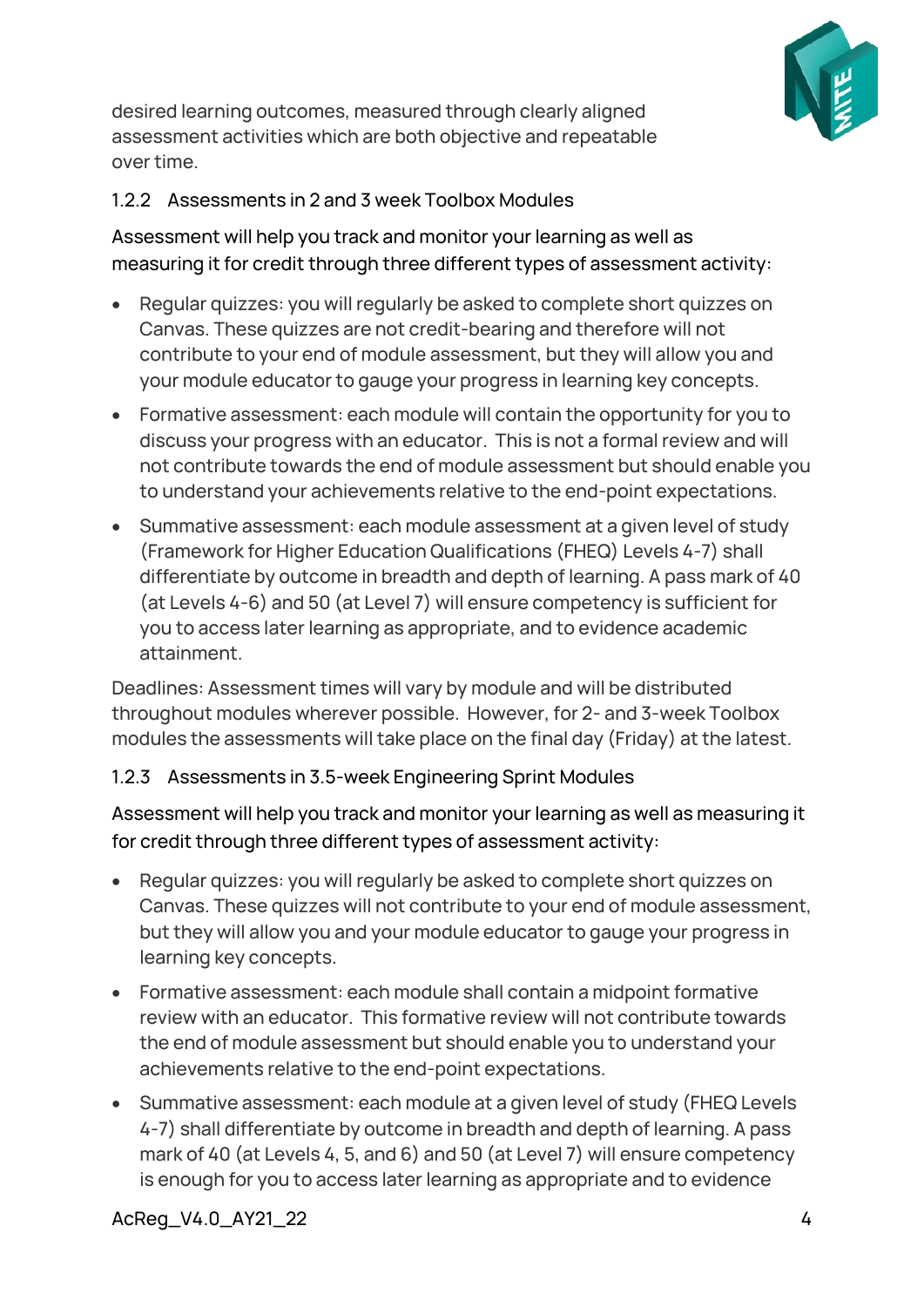

academic attainment. The assessment shall wherever possible assess the capability in an applied context.

Deadlines: Assessment times will vary by module and will be distributed throughout modules wherever possible. However, they will take place, at the latest, by the final day (Wednesday) of a 3.5-week Engineering Sprint module, leaving the Thursday and Friday available as time for consolidation and reflection, and for any resit assessments you may need to complete.

# <span id="page-4-0"></span>1.2.4 Assessments in the Master's Engineering Project Module

The Master's Engineering Project module is where you will write your dissertation, in the form of an Academic Report. As with other modules, it will involve both formative and summative assessment:

- Formative assessment: Written feedback on draft versions of the final 10,000-word Academic Report will be provided in a variety of formats. This will include comments on a draft structure midway through the project, and a full draft version 5 weeks from the end of the project. In both cases comments will be provided within 5 working days to ensure they can be acted upon effectively.
- Summative assessment: The module will be assessed using 2 related assessed element, - a 45-minute viva voce Q&A and an Academic Report. Each assessment evaluates all 7 learning outcomes required for passing the module. A pass mark of 50 for each assessment ensures competency at FHEQ Level 7.

# <span id="page-4-1"></span>1.3 Data Protection

All assessments will be carried out securely in order to ensure the integrity of the assessment process and academic standards. Canvas provides a secure portal for the transit of draft assessments between academic staff (and where appropriate with External Examiners). Canvas also provides a secure authentication login procedure, thereby confirming the ownership of each assessment submission. Finally, access to assessment marks and feedback is controlled by Canvas through a two-factor password protection system. Your data on Canvas is covered by NMITE's Data Protection Policy.

# <span id="page-4-2"></span>1.4 Marks

Marking criteria explain what is expected in order to achieve a particular mark for a piece of work. Details of the marking criteria and learning outcomes for each module are provided on the relevant Canvas page. A sample may be found in Appendix 1. All assessments are criterion-referenced and marked as a percentage out of 100.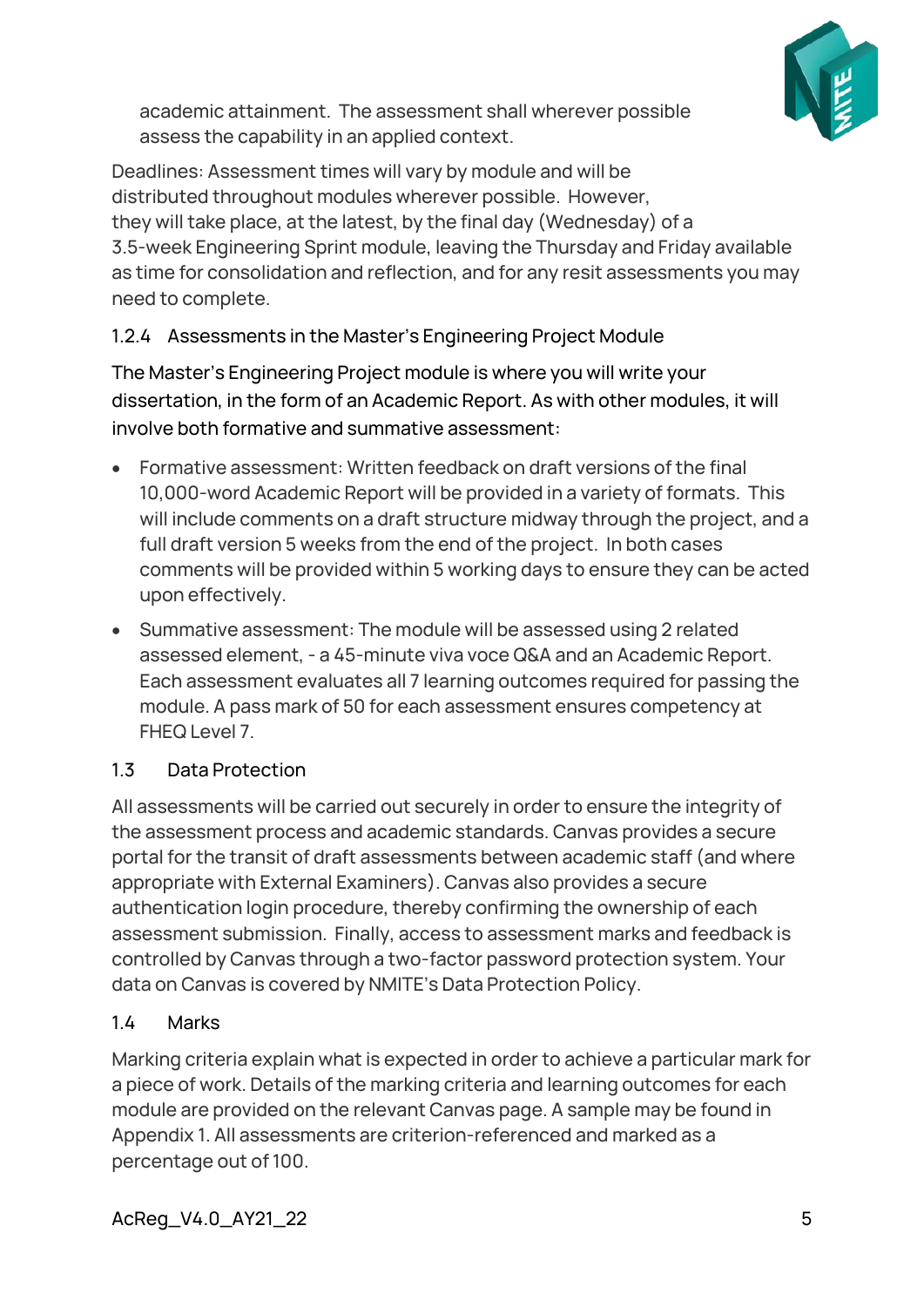Each module within the MEng will be graded as follows:



- FHEQ Levels 4, 5 and 6: Fail  $(40)$ ; Pass  $(40$  or over)
- FHEQ Level 7: Fail (<50); Pass (50 or over)

To meet with the accreditation requirements of the IET students must achieve an average mark of at least 50 at FHEQ Level 6 to be eligible to progress to Level 7 and continue to complete this MEng.

Students who have achieved the 40 Pass mark for each module at Level 6, but not the required 50, will not be eligible to continue to Level 7 for the award of MEng and instead will be transferred to the BEng (Hons) exit route.

# <span id="page-5-0"></span>1.5 Extenuating Circumstances

NMITE considers an Extenuating Circumstance to be an unexpected/unforeseen significant event affecting your health or personal life which is beyond your control and is sufficiently serious to result in your being unable to attend, complete, or submit an assessment on time. In such cases, please see the Extenuating Circumstances Policy to find guidance about how to report a claim.

# <span id="page-5-1"></span>1.6 Reasonable Adjustments

Reasonable adjustment of assessments may be made in cases where your personal circumstances (such as a medical condition, different needs or conditions) prevent you from fulfilling assessments in ordinary conditions. In such cases we may be able to adapt aspects of the assessment to suit your needs. Additional arrangements will be agreed based on the evidence of need and we may not be able to provide all of the arrangements you request. Discuss these adjustments with your module educator immediately.

If you have declared a disability to NMITE, we will automatically provide you with a link to information about adjustments to assessments. More information can be found in the Equal Opportunities and Dignity Policy, in the Student Handbook, or by contacting Student Support. If you feel you have grounds for appeal about adjusted arrangements made for an assessment, you can find more information in the Academic Appeals Policy.

# <span id="page-5-2"></span>1.7 Language, Time Zone, and Cultural/Religious Holidays

Assessments will be conducted in English in the GMT time zone. Only public or bank holidays will be considered when setting assessment submission deadlines for all modules. Further information on advice and support regarding religious observance is available through Student Support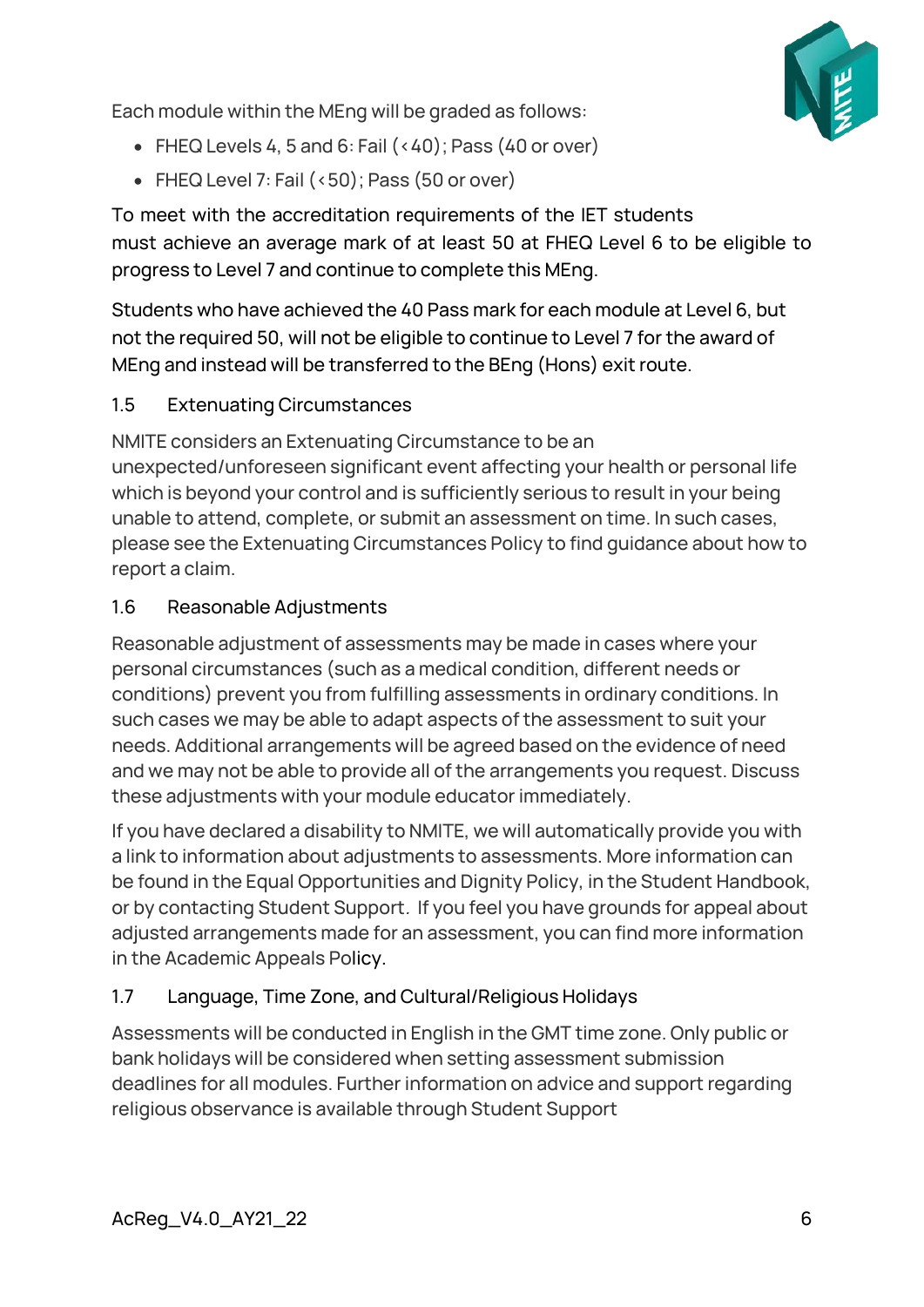

# <span id="page-6-0"></span>1.8 Assessment and Module Completion

When you have registered for a module, you are expected to complete all the assessments in line with the Learning Plan provided in Canvas. However, NMITE recognises that under extenuating circumstances, students may start a module but are then unable to complete all assessments within the scheduled timetable. See Late Submission of Assessments for more information.

# <span id="page-6-1"></span>1.9 Academic Integrity

High academic standards are fundamental to ensuring continued trust and confidence in NMITE's programme of innovative teaching and learning, as well as the individuals who work and study here. NMITE takes academic integrity very seriously and expects you to familiarise yourself with its referencing and citation requirements. We also recommend that you make use of the research and writing support available in the Academic Skills and Knowhow Centre to ensure adherence to high academic standards.

# <span id="page-6-2"></span>1.10 Academic Misconduct

Please refer to NMITE's Academic Misconduct Policy for a complete definition of Plagiarism, False Authorship, Collusion, Misconduct in Timed Assessments, and Fabrication or Misrepresentation. Read it carefully for guidance and if necessary, seek further support and clarification from the Academic Skills Centre NMITE uses the academic integrity software Turnitin to check your assessments against both the work of other students and against Internet sources and other published material.

# <span id="page-6-3"></span>1.10.1 Reuse of Material/Self-Plagiarism

As well as ensuring all your assessment submissions are your own, you must also avoid self-plagiarism. This means you cannot submit the same piece of work (either with or without stylistic variation) in order to gain credit more than once. The same criteria apply to self-plagiarism as to other forms of plagiarism and will so incur a penalty. This could be a mark of zero or a reduction in the overall mark.

The onus is on you to avoid duplication. This is to ensure that the same work is not double-counted for different modules. If you are unsure about revisiting a topic, contact your Personal Tutor or the Academic Skills and Knowhow Centre for support and guidance.

# <span id="page-6-4"></span>1.10.2 Process and Penalties for Misconduct

If any academic misconduct is deemed to have taken place, penalties will be applied in accordance with the AMBeR tariff. For more details refer to the Academic Misconduct Policy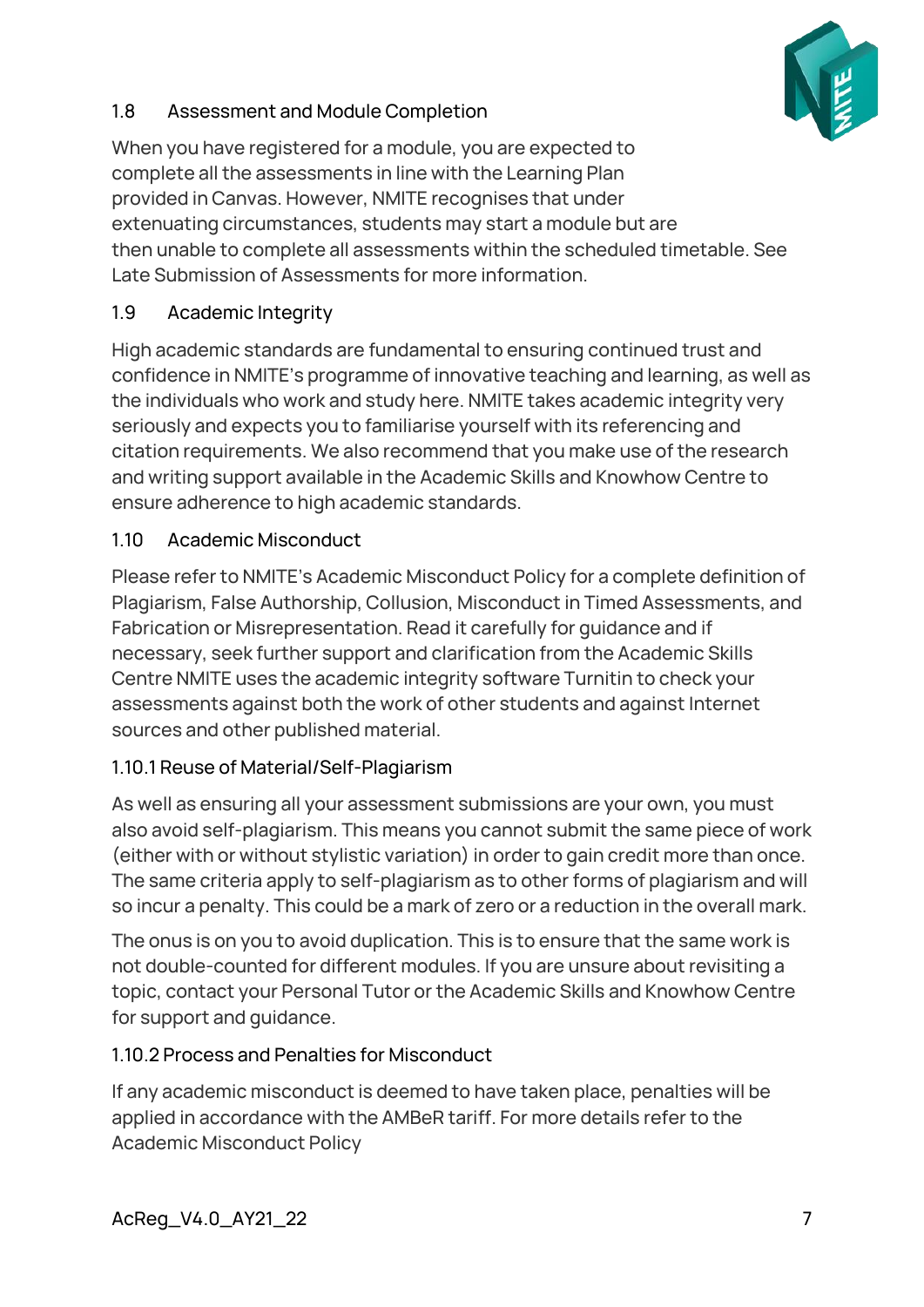# <span id="page-7-0"></span>1.10.3 Appeals

If you feel you have been unfairly accused of academic misconduct you can appeal for review. Refer to the Academic Misconduct Policy and the Complaints and Appeals section of the Student Handbook for more information on the grounds for a review and how to submit an appeal.

# <span id="page-7-1"></span>2. Assessments

<span id="page-7-2"></span>2.1 Assessment Styles

# <span id="page-7-3"></span>2.1.1 Written Assessments

Written assessments are widely used throughout the programme to assess your achievement of learning outcomes. These assessments gauge the development of systematic technical understanding and communication skills. Examples of written assessments include reports, business plans; specifications; test reports; project plans; White Papers; essays, studies, and journal papers.

# <span id="page-7-4"></span>2.1.2 Verbal Assessments

Where appropriate, learning outcomes may be assessed through various verbal assessments such as oral presentations, debates, question and answer sessions, posters, and media output. Clarity of message (for both technical and non-technical audiences), rhetorical reasoning, and debating techniques will be considered when assessing verbal communication skills.

# <span id="page-7-5"></span>2.1.3 Tutorial Questions

Where appropriate, individual unseen and time-constrained assessment tasks called tutorial questions may be used to assess learning outcomes. The ability to respond to a given, unseen question or task quickly, whilst maintaining accuracy and clarity, is an important engineering skill.

# <span id="page-7-6"></span>2.1.4 Artefacts

In order to demonstrate and assess the practical skills and competencies required in the learning outcomes, you may be required to produce an artefact. Examples of artefacts include products, components, programs, or assemblies which satisfy a given functional purpose. Artefacts may therefore be physical or digital.

# <span id="page-7-7"></span>2.1.5 Teamwork

Your ability to function as a productive member of a team is critical to success in engineering. While you will work in teams in all modules as part of the learning process, you will be assessed on your team working skills in the four Community-Based Challenge Concept and Prototype modules.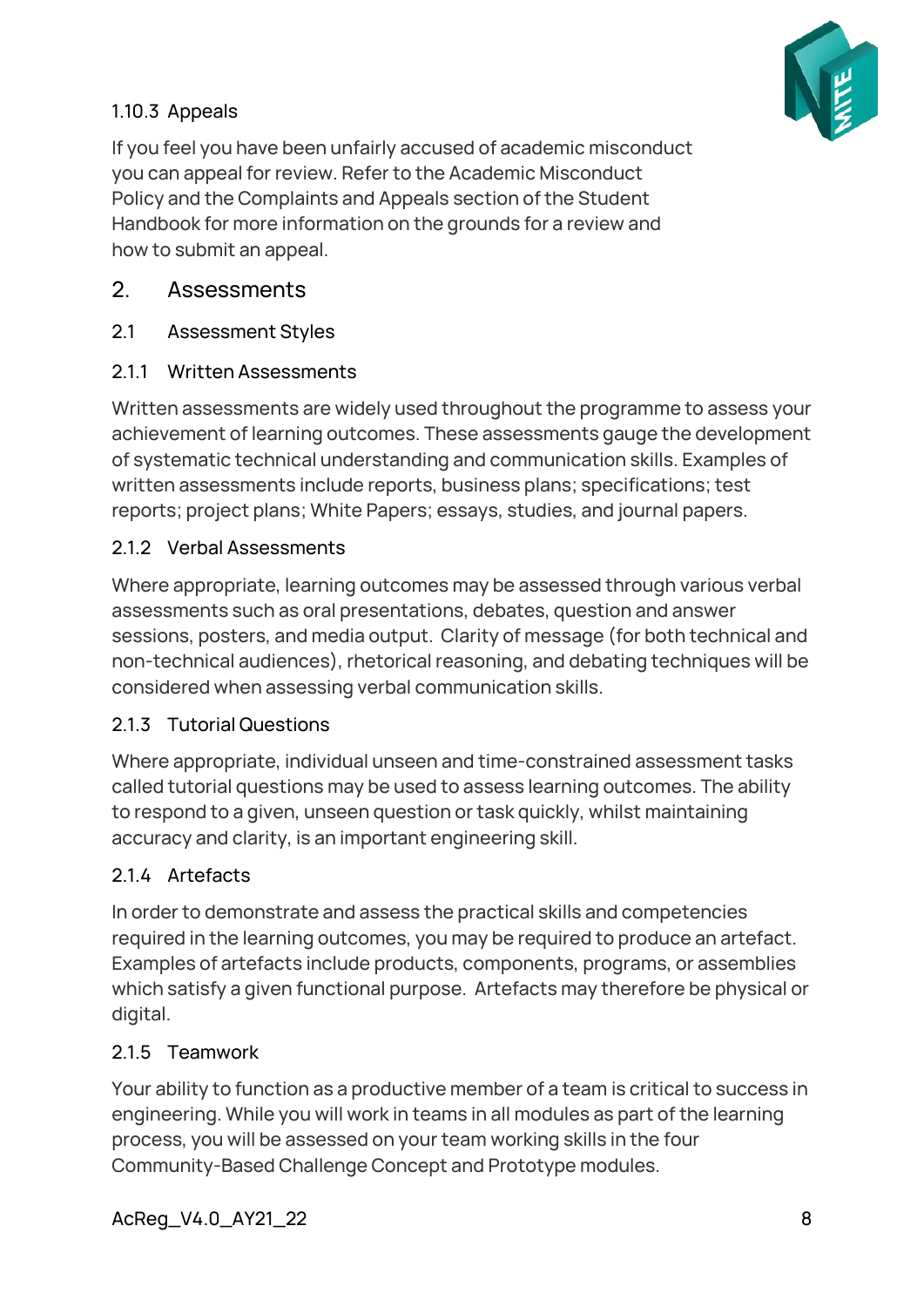

# <span id="page-8-0"></span>2.2 Individual Assessments

Where the assessment is identified as individual, the precursory work and the final assessment is completed individually, and the marks are awarded individually. You are responsible for your own work and for meeting the assessment deadline. You must also fill out, sign, and submit the Submission and Declaration Form for each assessment, otherwise they will not be marked and will count as a failed submission.

# <span id="page-8-1"></span>2.3 Team Assessments

Where the assessment is identified as team-based, the same mark will be awarded to each member of the team. In instances where any team member is not seen to be fully participating or contributing, the educator conducting the assessment retains the right to intervene and to diminish that individual's marks as a consequence. The details of all expectations and the penalties for insufficient participation in team assessments will be specified in the assessment brief. See Appendix 2 for an example.

Where team members are not participating / contributing, you are asked to inform the module educator and Student Support as soon as any such instances occur so we can follow up with these students. Please do not wait until end of teamwork to inform us as nothing can be done at this late stage.

In cases where students have still failed to contribute / participate after they have been warned as per the above then please just list on the Submission and Declaration Form the name(s) of those students who have participated. It would also be extremely helpful for markers if you clearly identified those students who did not participate.

Each team need submit only one copy of the assessment. In most cases, you will do this via the group assignment on Canvas. Only one Submission and Declaration Form is needed per team; however, all team members must sign the form in order for the assessment to be marked. If the Submission and Declaration Form is incomplete, or unsigned by one or more group members, the assessment will not be marked and will count as a failed submission.

#### <span id="page-8-2"></span>2.4 Ephemeral Assessments

Ephemeral assessments are those for which no permanent record of student performance is likely to be practicably kept, such as Presentations, Debates, Q&A, and some Media Outputs and Artefacts. The Submission and Declaration Form must also be signed and submitted to Canvas for Ephemeral Assessments. If the form is incomplete or unsigned, the assessment will not be marked and will count as a failed submission.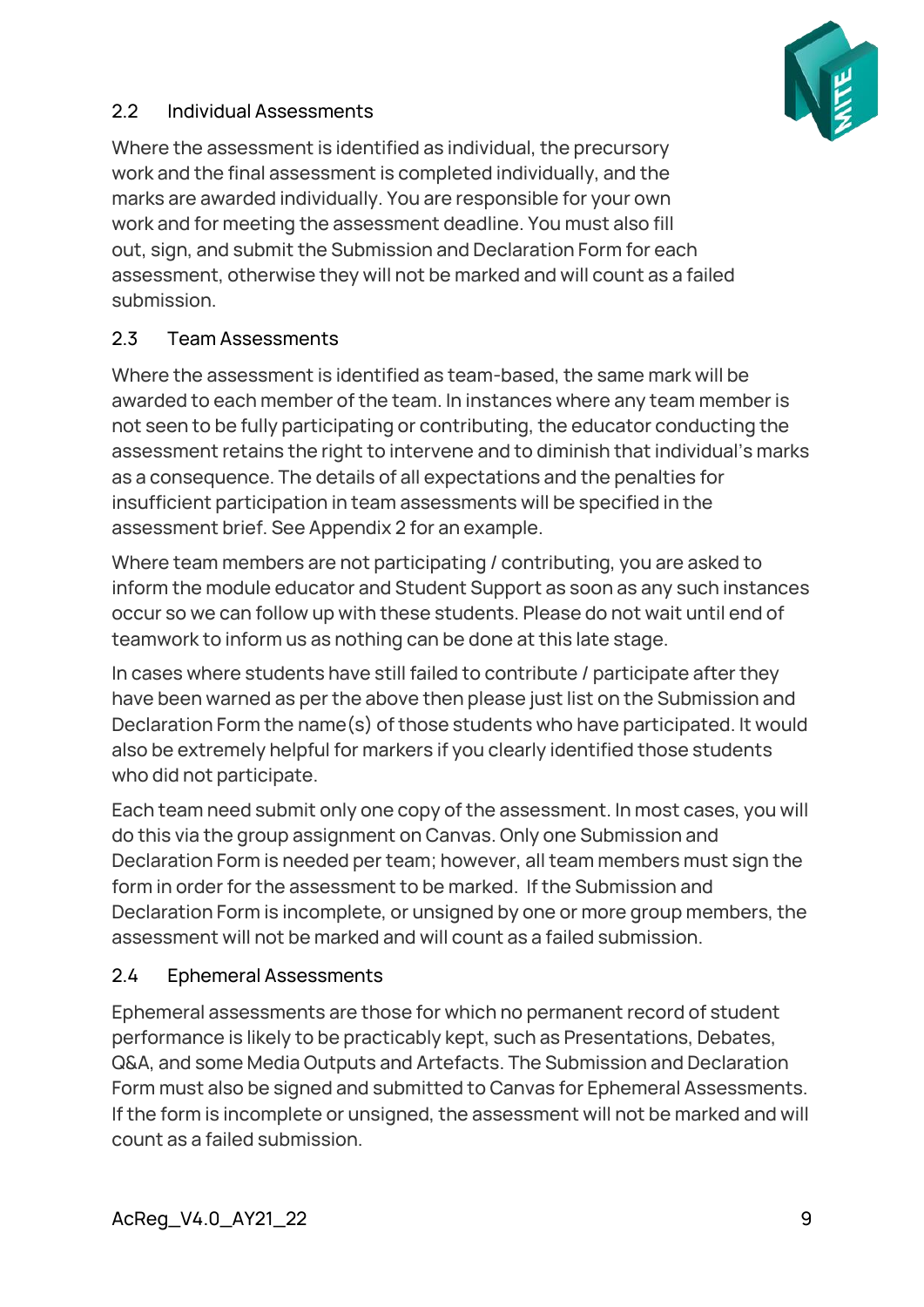

# <span id="page-9-0"></span>2.5 Preparing Assessments

Your assessments serve two main purposes. They help you to learn and put into practise what you have learned, and they enable NMITE to judge the standard you have achieved. The preparatory work you do for an assessment and the process of developing it should help you to concentrate on particular aspects of the module and to consolidate what you have learned so far.

The nature of assessments will vary from module to module. Within each module you will be given support, guidance, and / or examples of assessments so that you understand what is expected of you. You are encouraged to consult with your module educator, Personal Tutor, and the Academic Skills and Knowhow Centre for help and advice as you complete your assessments.

# <span id="page-9-1"></span>2.5.1 Discussing Assessments with Other Students

Although you may be most comfortable working on your own, you can learn a great deal from discussing aspects of your module with others. The studio and team environment of NMITE is designed to facilitate an atmosphere where you can discuss your assessments and your questions about them before and during your work. There is nothing wrong with discussing assessments with others, as opinions and insights formed while discussing a question with other people are equally as valuable as those you form while reading or listening on your own. However, when completing individual assessments, you are expected to work alone and not to use the work of others (in its entirety or in part) as if it is your own.

# <span id="page-9-2"></span>2.5.2 Word Counts

Assessment briefs provided on Canvas within each module will include clear instructions about word counts, the inclusion of footnotes, diagrams, images, tables, figures, and reference lists. You are expected to adhere to the requirements for each assessment. If you exceed these parameters, you may receive a reduction in marks. Please note there is no automatic penalty for under-length work providing there is sufficient suitable content.

# <span id="page-9-3"></span>2.5.3 Rules for Referencing

You are expected to demonstrate proper referencing practices in all your assessed work. Acquiring good referencing skills develops confidence in academic writing and helps prevent unintentional plagiarism. NMITE recognises the challenges which you face in this respect and is committed to making the necessary resources and support available in order for you to engage honestly and actively in the assessment process.

NMITE's preferred referencing style is Harvard. For support and guidance please contact the Academic Skills Centre.

AcReg\_V4.0\_AY21\_22 10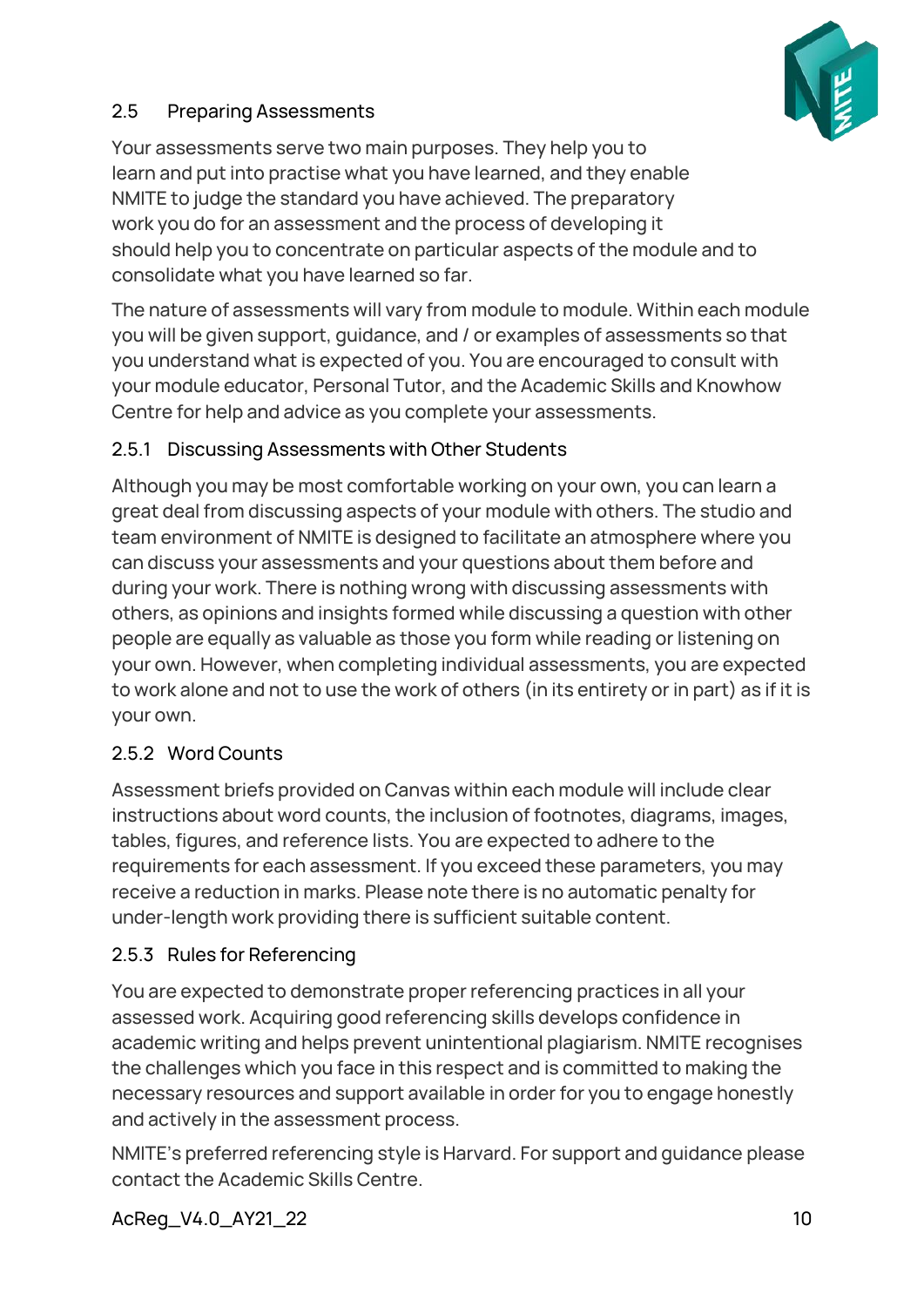

# <span id="page-10-0"></span>2.5.4 Assessment Confidentiality

All information you give in assessments and other assessment tasks is regarded as confidential to you and will only be divulged to markers and moderators. Some modules have additional confidentiality guidelines (such as when working with children) and data protection rules which you will be told about in the module-specific information.

Assessments for some modules includes work done using collaborative online tools or software. These are accessible to anyone with the relevant permissions to the website on which they are hosted. As such, NMITE cannot guarantee that the work produced in these media will remain confidential.

In your assessments and elsewhere in your module you may be working with an external partner. You may be required to sign a Non-Disclosure Agreement (NDA) in some cases. For further information about Intellectual Property rights please contact the Academic Regist[r](mailto:Registrar@nmite.ac.uk)ar - r[egistrar@nmite.ac.uk](mailto:Registrar@nmite.ac.uk)

# <span id="page-10-1"></span>2.5.5 Keeping Assessments

Always check carefully that you are submitting the correct assessment and, where possible, always keep a copy of each assessment you submit. For artefacts, take and retain a photo in case the artefact is lost or damaged. For ephemeral assessments such as presentations and Q&A, keep any preparatory notes or slides. When you submit an assessment via Canvas you must ensure you get an on-screen notification that it has been successfully submitted. You may want to take a screenshot as proof of your successful submission.

We strongly advise you to keep your marked assessments, along with proof of submission, until you complete the degree programme. We are not able to provide you with copies of your assessments.

# <span id="page-10-2"></span>2.6 Late Submission of Assessments

Planning, time-management, and the meeting of deadlines are all part of the personal and professional skills expected of NMITE graduates. For this reason, NMITE expects students to submit all assessments by the published deadline date and time.

If you hand in your work late, without having agreed an extension through the Extenuating Circumstances process, your mark will be reduced in line with the following:

• Submission within 6 working days: a reduction of 10 percentage points from the overall mark scored for each working day late, down to the 40 pass mark (for FHEQ Levels 4, 5 and 6) and 50 pass mark (FHEQ Level 7) and no further.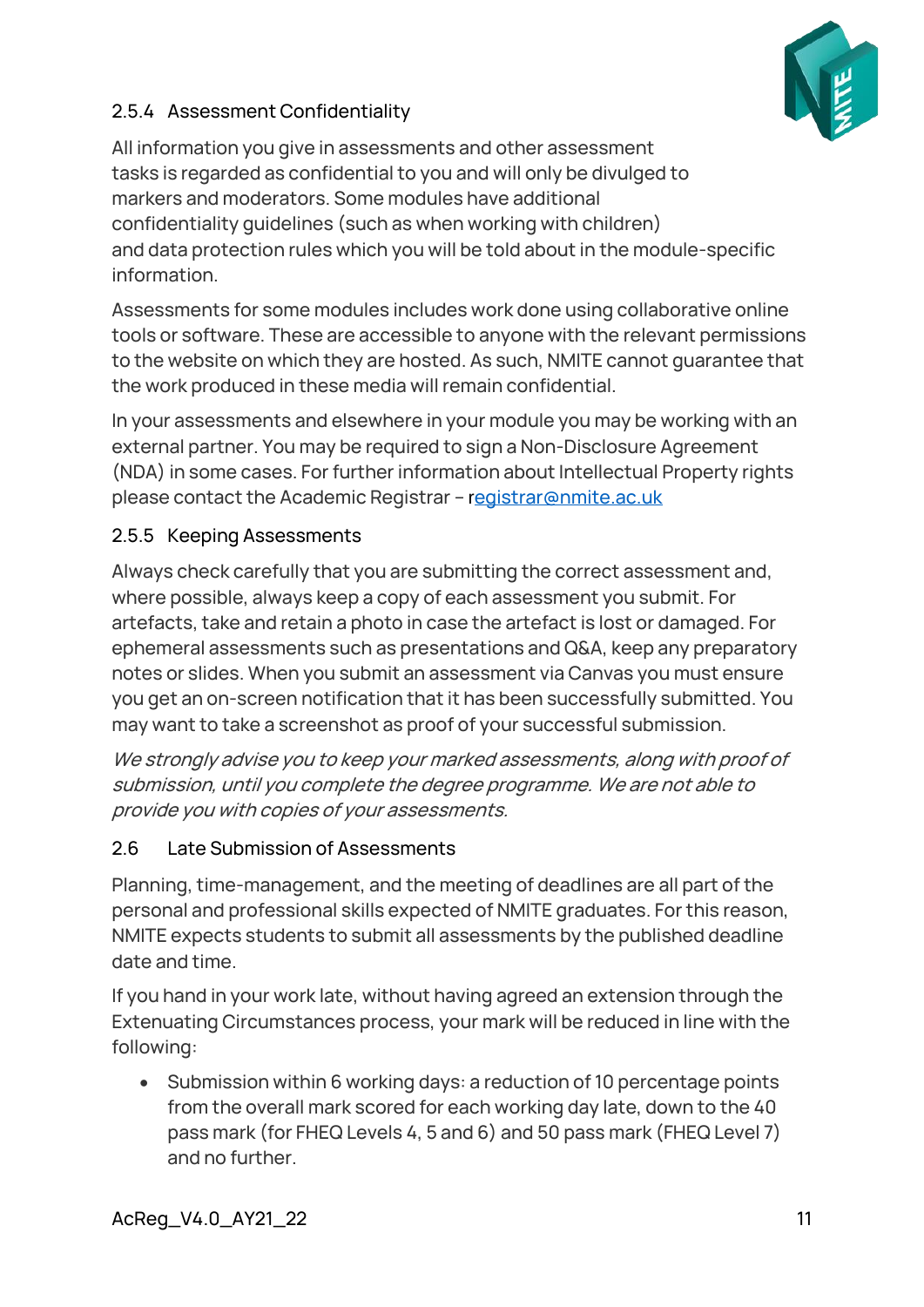

- Submission that is late by 7 or more working days: a mark of 0 is given.
- Non-submission: a mark of 0 is given.

In circumstances where the late submission results in a Fail of the assessment, the criteria for the Resitting of Assessments in accordance with the Regulations will apply.

In circumstances where it is accepted that Extenuating Circumstances apply to the assessment submission, penalties will be waived for the affected assessment(s). Other options, such as the setting of a revised submission deadline, may also be applied if the Extenuating Circumstances Committee considers it appropriate. The revised submission deadline will be agreed upon by the Module Lead and Academic Registrar, and you will be informed of the date in writing.

# <span id="page-11-0"></span>2.7 Marking of Assessments

Wherever possible, assessment will be marked anonymously. Anonymous marking is where an assessment is marked without the student's name or identity being made known to the marker, moderator or external examiner. Anonymous marking avoids the risk of bias entering the assessment process and endeavors to make sure all students are treated equally. There are necessary exceptions to anonymity where assessments include debates, presentations, and some team or group assessments.

Ephemeral assessments will undergo open double marking by the module educator and another member of academic staff with experience in the subject area. Non-ephemeral assessments will undergo unseen double marking. When determining the final mark for any assessment, the outcome of the double marking process will be:

- for discrepancies of less than 10 marks, an average of the marks from the first and second markers;
- for discrepancies of greater than 10 marks, an agreement on the mark following discussions between the two markers to resolve any differences. Where the markers cannot agree, an independent academic will act as a third marker. Third marking will normally be unseen (the third marker will have no knowledge of the first and second markers' results).

All first, second (and third, where relevant) marking will be evidenced.

# <span id="page-11-1"></span>2.8 Feedback and Feedforward

Feedback and feedforward are essential components of your learning process at NMITE. These will take place both informally (such as through conversation with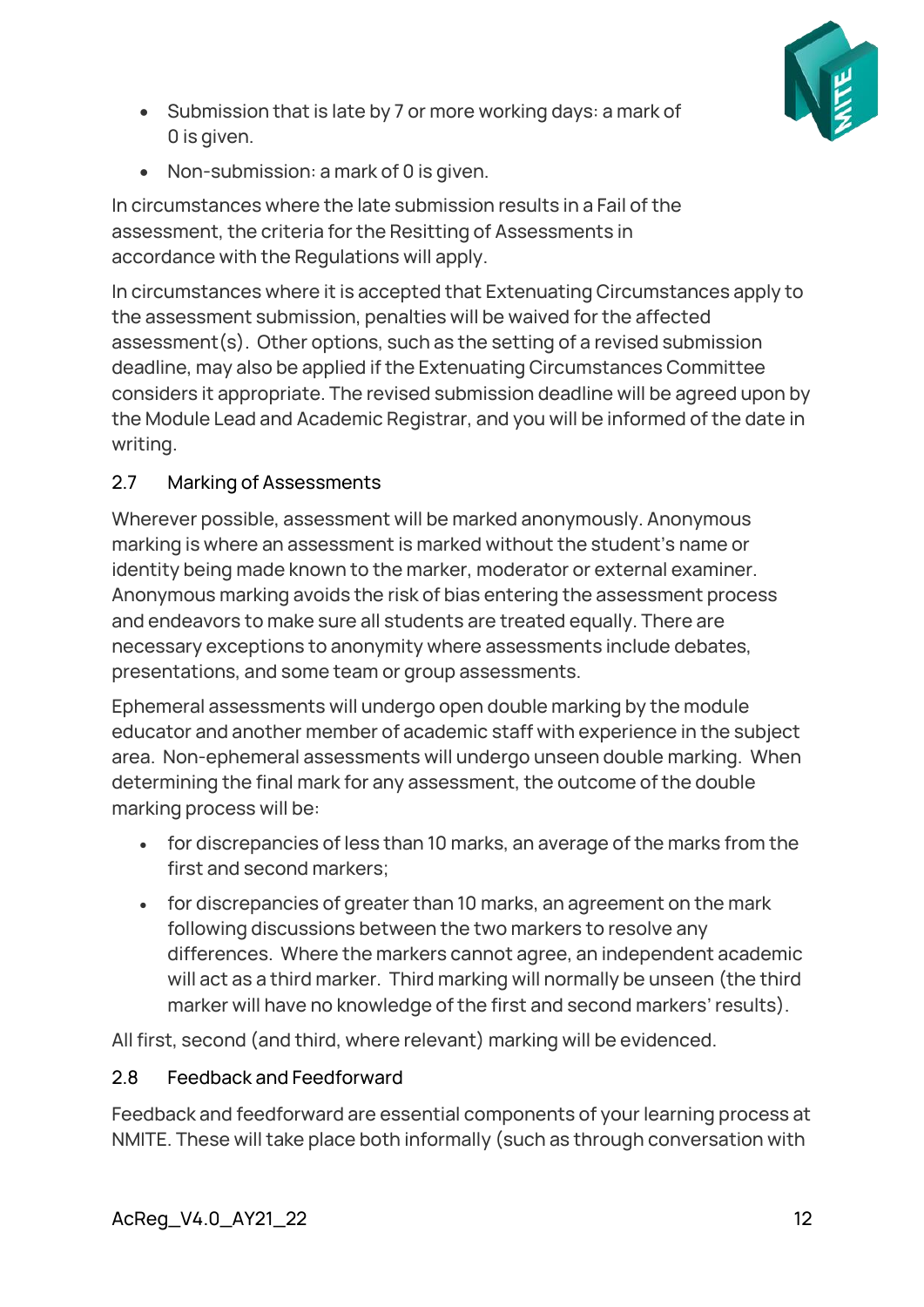

an educator or tutor) and formally (via your assessment record and regular quizzes) during each module.

A copy of your assessment record with annotated feedback shall be provided via a pro forma on Canvas within 15 working days of the assessment date. You can also access marks and feedback on the module's Grades page in Canvas. The principle of providing feedback as quickly as possible may mean that unratified coursework marks are given to students prior to confirmation by the Assessment Board.

You should be aware that until marks are ratified, they are subject to change following moderation or scrutiny by the External Examiner.

If you fail a module, you will be alerted to this situation in a timely manner so that, for the purpose of resits, optimal use (as appropriate) can be made of the Thursday and Friday Consolidation and Reflection days following the end of all 3.5-week modules.

### <span id="page-12-0"></span>2.8.1 Feedback

NMITE recognises that effective feedback is an essential part of both formative and summative assessment and that effective feedback is best given as a dialogue between students and educators. All modules will therefore have extensive opportunity for you to discuss your work, and its level, with staff in a formative manner. Written feedback will also be provided on summative assessments in a form that reflects the nature of the assessment.

For both regular quizzes and formal assessments, feedback shall compare the process, activity level, timing, effort, and engagement with expected levels, and will provide you with guidance as to how your work on the assessment could have been improved. Feedback will target the process followed rather than the result gained. This shall include whether you have successfully completed the tasks in the expected way and to the appropriate level.

#### <span id="page-12-1"></span>2.8.2 Feedforward

Feedforward shall provide you with guidance as to how to resolve, complete or deliver future assessments of a similar nature. The feedforward will include detailed improvement opportunities together with advice about content, time management, effort, engagement, information sources, presentation style and effectiveness. The feedforward will also include personal development and learning/coping strategies. Opportunities for development which require either a significant change in approach by an identified student, or a significant percentage of the cohort, shall be led by an educator and also be communicated to Student Support.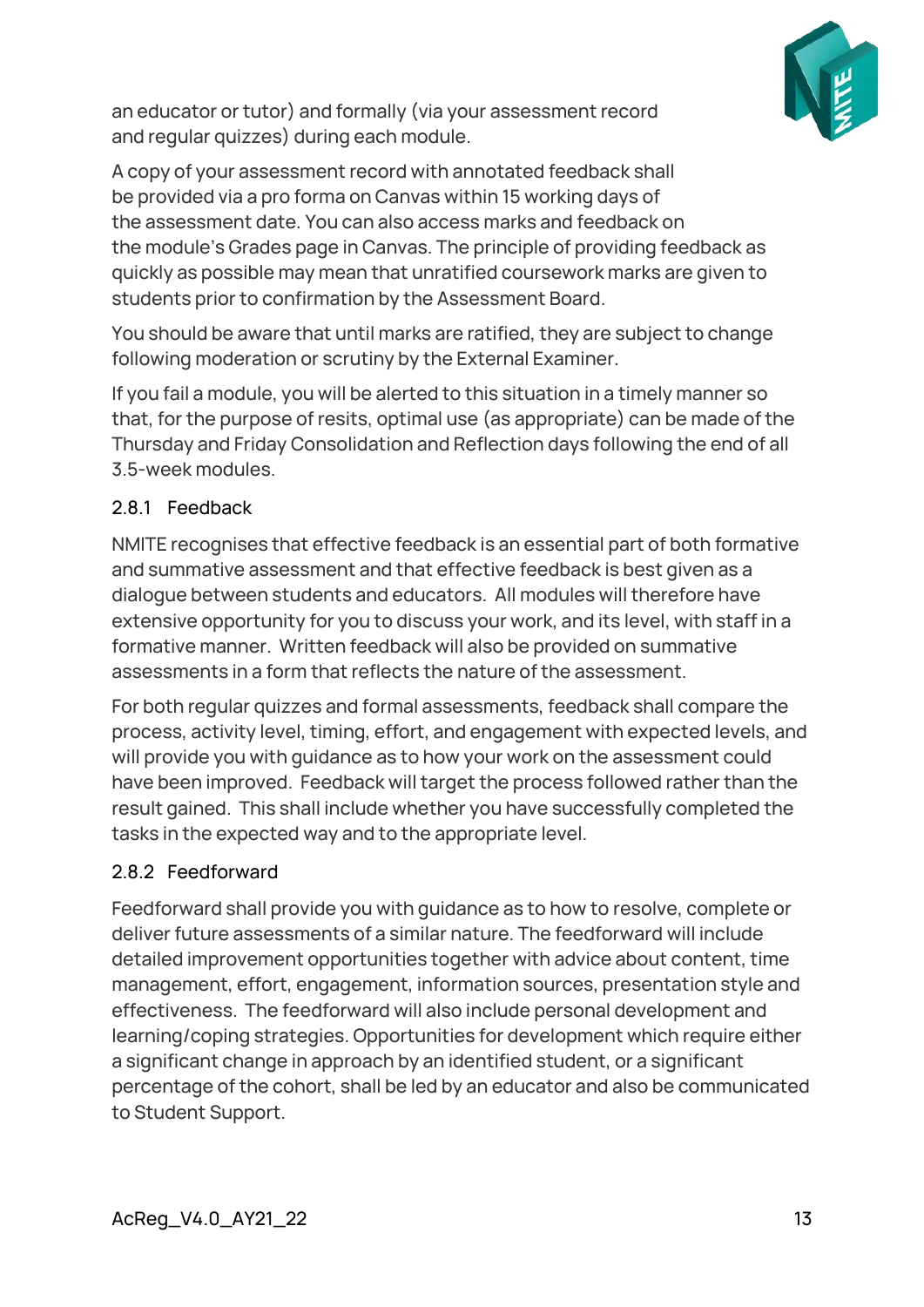

# <span id="page-13-0"></span>2.9 Resitting Assessments

If you achieve less than the assessment pass mark you will be required to undertake a resit of the assessment. Unless you have Extenuating Circumstances which have been upheld, you may resit each assessment once and your assessment mark will be capped at 40 for FHEQ Levels 4, 5 and 6 and capped at 50 for FHEQ Level 7.

The deadline for resitting will be agreed upon by the Module Lead and Academic Registrar and confirmed to you in writing.

# 2.10 Appealing Assessment Marks

While you may not appeal against academic judgment, you do have the right to appeal against the decision of the Assessment Board. Details of the Appeals Procedure can be found within the Academic Appeals Policy.

# 2.11 Substitution of Alternative Assessments

In cases of resits or other adjustments, you may be asked to complete a substituted alternative assessment designed to measure the necessary learning outcomes. This substitution will have been approved and moderated using the standard assessment protocols.

# <span id="page-13-1"></span>2.12 Options for the Retake of Study

If, having exhausted all permitted compensation and resit opportunities, you are still unable to pass a module, the Assessment Board may, at its discretion, permit one of the following options:

- Partial retake as a fully registered student;
- Partial retake for assessment only;
- Full retake.

Further details can be found in the Regulations

# <span id="page-13-2"></span>2.13 Deferral/Postponement

If you want to delay the completion of an assessment, you may be able to withdraw from a module and then rejoin at a later date to complete it. This is known as deferral. Please refer to the Leave of Absence Policy for more information. If you defer, you may be able to carry scores for assessments you have already completed over to your new start date.

# <span id="page-13-3"></span>2.14 Degree Classifications

For details on degree classifications, please see your Programme Handbook. Once results have been presented to the Assessment Board and marks are agreed (and therefore no longer subject to change), results will be uploaded

AcReg\_V4.0\_AY21\_22 14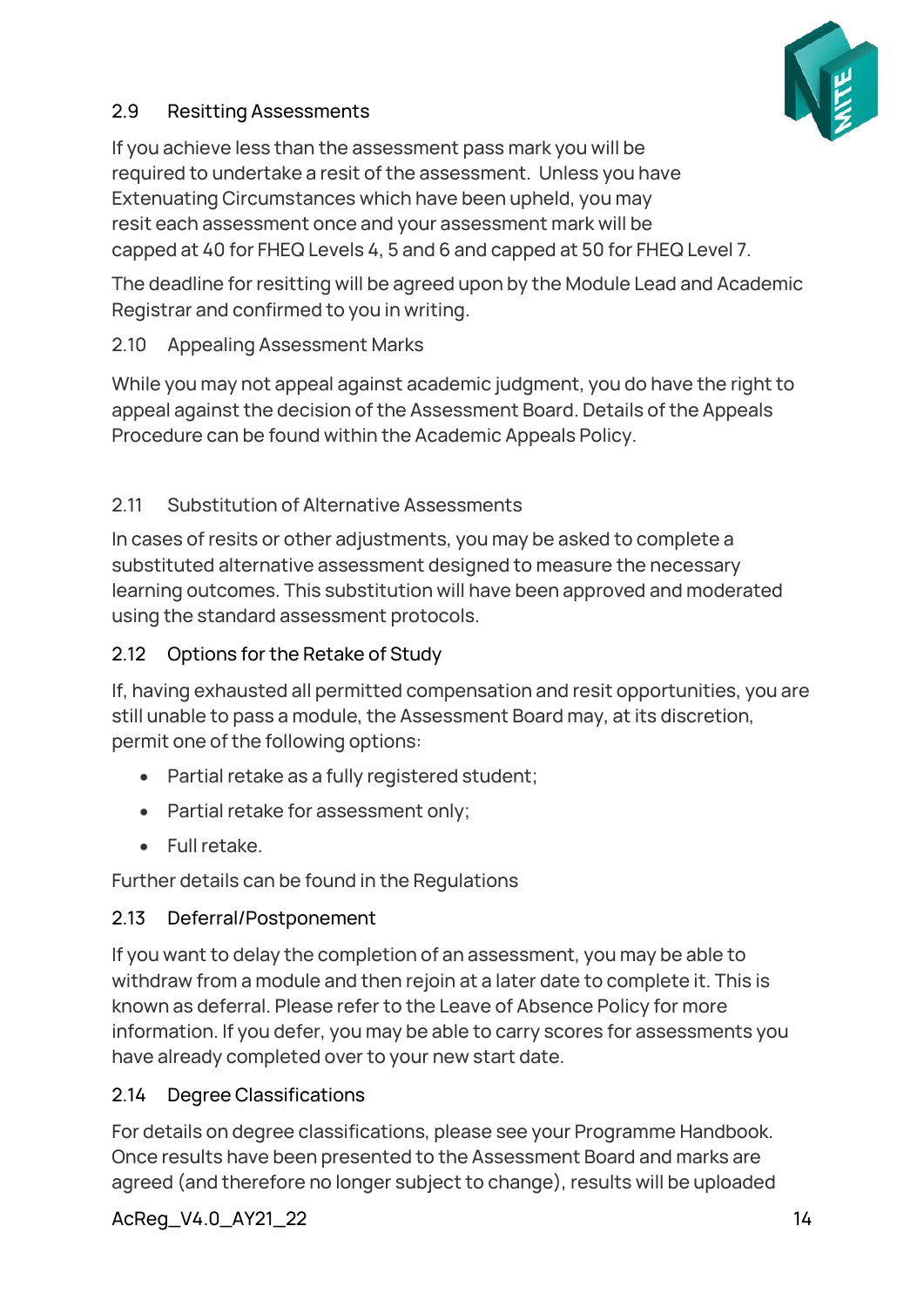

into the student record system (NMITE Source) and a final mark reflected on Canvas.

# <span id="page-14-0"></span>3. Assurance of Standards

Assessment Boards and External Examiners have a quality assurance role in reviewing and confirming the assessment standards between modules and of the assessment process and grading as a whole.

Due to NMITE's module scheduling, it is necessary to agree marks in principle outside the traditional cycle of Assessment Boards, which External Examiners attend, and which are typically the primary opportunity for External Examiners to view and judge the appropriateness of marks. To facilitate this, NMITE has agreed with its validating partner the Open University that marks can be approved by External Examiners after review of them remotely via Canvas.

# <span id="page-14-1"></span>3.1 Assessment Boards

Module results are reported to the Assessment Board for approval. Details of the membership and remit of the Assessment Board can be obtained from the Registrar. The membership includes the subject External Examiner, who has specific roles in the assurance process. Normally, module results will be ratified at an Assessment Board no more than four weeks following the end of the module cluster.

# <span id="page-14-2"></span>3.2 External Examiners

External Examiners have an important role within the quality assurance mechanisms in assuring comparability of academic standards within and outside NMITE and ensuring the fairness of the operation and assessment of modules and programmes. They also contribute towards the assurance and enhancement of the quality of learning and teaching, and the attainment by students of learning outcomes.

External Examiners are senior academics from another university or higher education institution. They are nominated by NMITE, but once approved are appointed and employed by The Open University, NMITE's validating partner, and they typically represent differing areas of expertise. Details about the External Examiners for your programme may be found in your Programme Handbook.

As soon as assessments have been internally marked (at most 5 working days after the completion of a module) they will be available to External Examiners through Canvas. Assessments will be sent to the External Examiner whose expertise most closely matches the material being considered. Marks and assessments will be made available to the External Examiner(s) via secure and auditable processes (including via Canvas or secure postage/courier).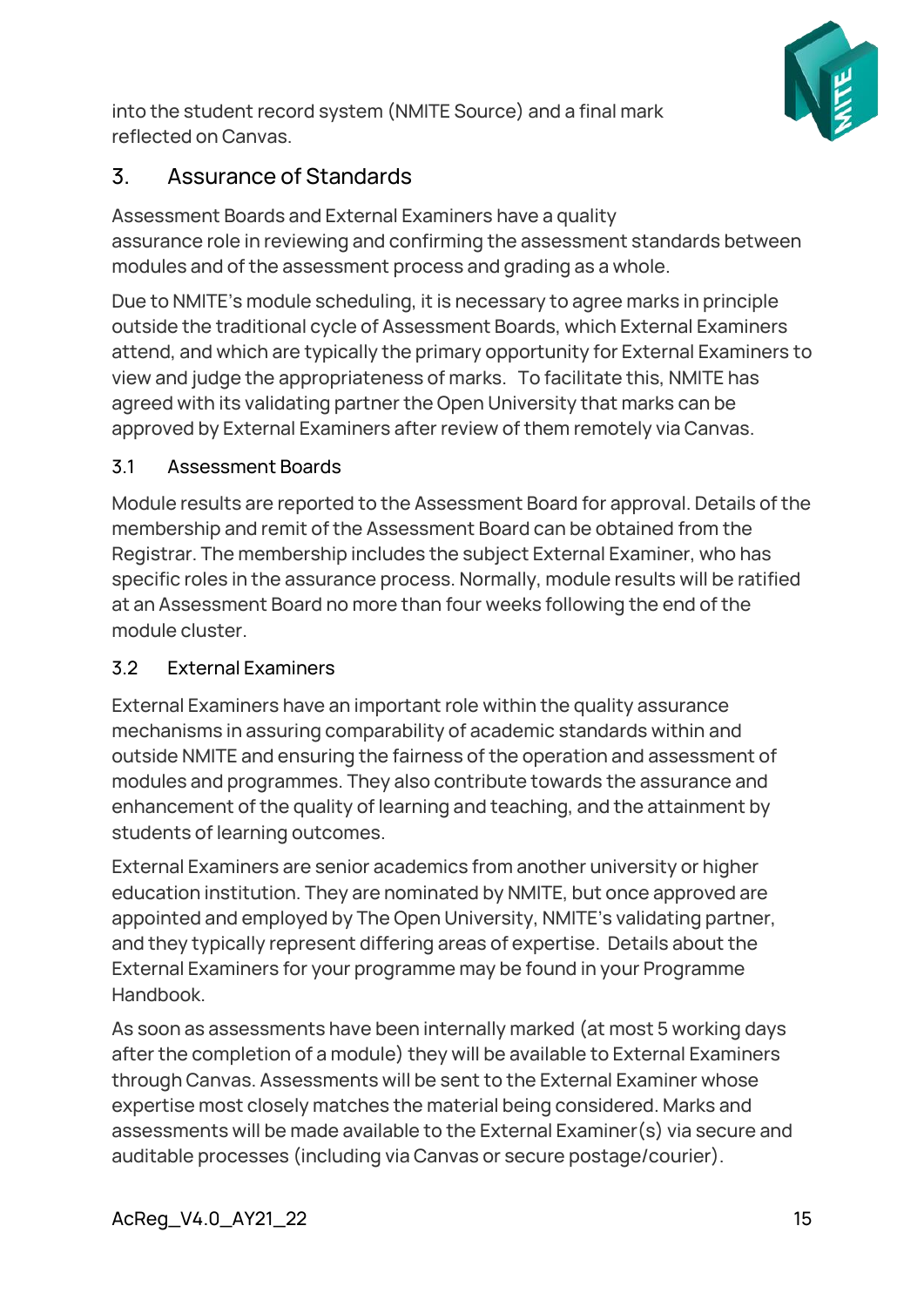

External Examiners will have 10 working days to review marking. This ensures that students who have failed an assessment are able to resit within a month of their first attempt. During the first year of operation all assessments will be made available to the External Examiners, in the second year borderline cases will be made available, and in subsequent years a selection of borderline cases will be available.

### <span id="page-15-0"></span>3.3 Assessment Security

NMITE takes assessment security seriously, and is guided by principle 10 in the UK Quality Code for Higher Education: Assessment is carried out securely. Staff carry out all aspects of assessment in a way that ensures the integrity of the assessment process and, in turn, the integrity of the academic standards of each award.

To mitigate against potential risks to the integrity of assessments, NMITE has adopted the following procedures:

- All assessment materials are created and housed on Canvas, which is secured by two-factor authentication. External Examiners will also use Canvas to access the assessments they review. Staff working on assessment materials will ensure their computers are not left unlocked.
- When timed, unseen assessments are given, at least two members of academic staff will be present to invigilate.
- Students submit all assessments via Canvas, which requires their personal and unique log-in authentication details.
- Academic offices are kept locked and are only accessible using a valid ID swipe card restricted to staff only.

#### <span id="page-15-1"></span>3.4 Retention of Assessed Work

The Academic Registrar will be responsible for arranging the collection, storage, retrieval, and subsequent secure disposal of assessment material, in accordance with NMITE's Data Retention Policy and/or the requirements of Professional and Statutory Regulatory Bodies (PSRBs).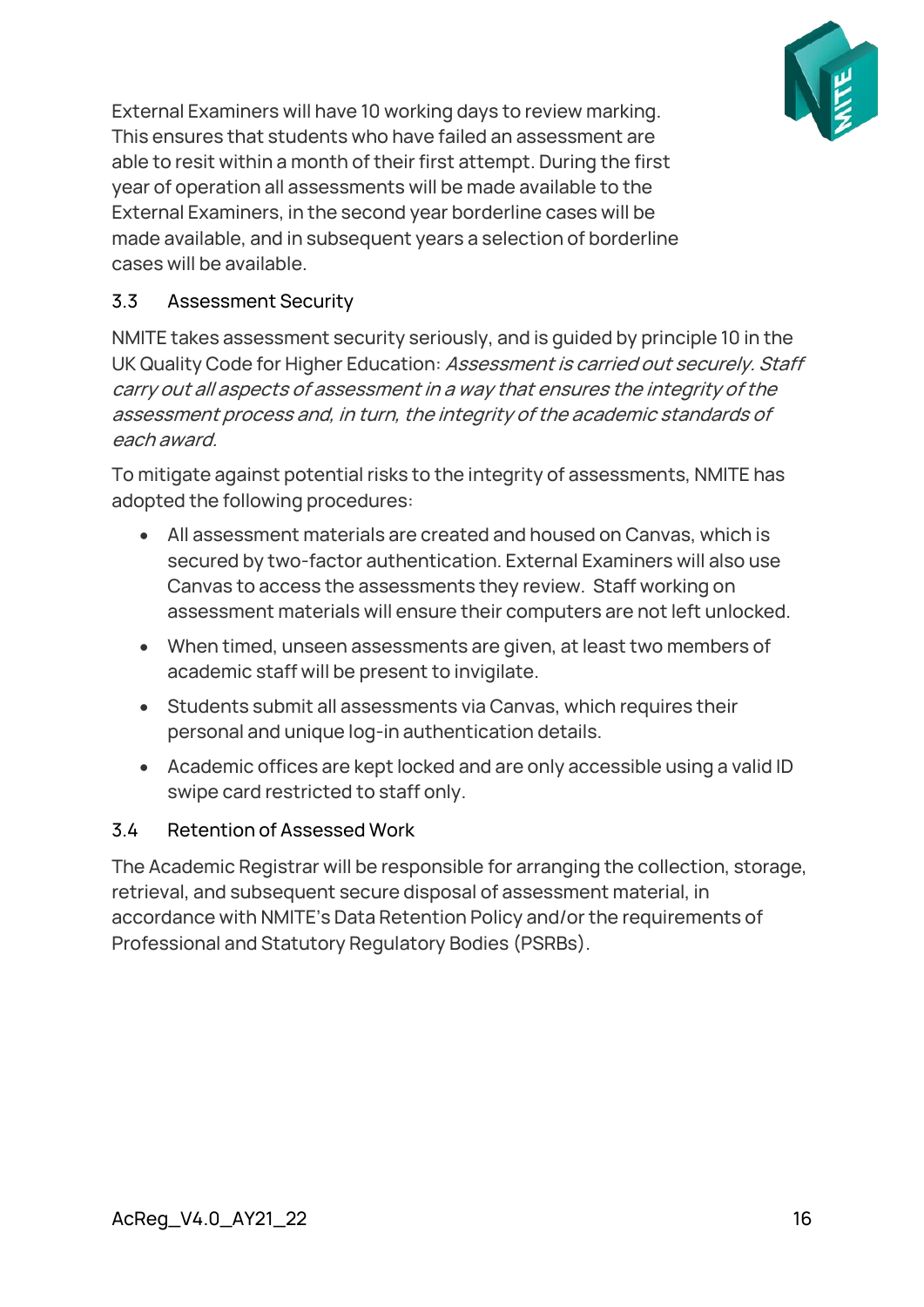

<span id="page-16-0"></span>

| <b>MARKING CRITERIA</b>                                                                                                  |                                                                                                                                                                        |                                                                                                                                                                                                                                                                                                                         |                                                                                                                                                                                                                                                                                  |                                                                                                                                                                                                                                                                      |                                                                                                                                                                                                                                                                                                                                                                                    |  |  |
|--------------------------------------------------------------------------------------------------------------------------|------------------------------------------------------------------------------------------------------------------------------------------------------------------------|-------------------------------------------------------------------------------------------------------------------------------------------------------------------------------------------------------------------------------------------------------------------------------------------------------------------------|----------------------------------------------------------------------------------------------------------------------------------------------------------------------------------------------------------------------------------------------------------------------------------|----------------------------------------------------------------------------------------------------------------------------------------------------------------------------------------------------------------------------------------------------------------------|------------------------------------------------------------------------------------------------------------------------------------------------------------------------------------------------------------------------------------------------------------------------------------------------------------------------------------------------------------------------------------|--|--|
| Area:                                                                                                                    | 0-19 Marks                                                                                                                                                             | 20-39 Marks                                                                                                                                                                                                                                                                                                             | <b>40-59 Marks</b>                                                                                                                                                                                                                                                               | 60-79 Marks                                                                                                                                                                                                                                                          | 80-100 Marks                                                                                                                                                                                                                                                                                                                                                                       |  |  |
| Knowledge and<br>Understanding:<br>Purpose of the<br><b>Text Regime</b>                                                  | There is no<br>indication<br>that product<br>requirements<br>have been<br>studied or<br>evaluated in<br>order to<br>determine an<br>acceptable<br>test<br>methodology. | There is little<br>indication<br>that product<br>requirements<br>have been<br>studied or<br>verified.<br>The<br>employed<br>methodology<br>contains<br>content to<br>enable a<br>solution to<br>be tested,<br>but with<br>omissions or<br>errors which<br>result in<br>features or<br>functions<br>being<br>unassessed. | There is<br>evidence that<br>the majority of<br>user<br>requirements<br>have been<br>evaluated for<br>relevance,<br>feasibility,<br>priority and<br>affirmed.<br>The employed<br>methodology<br>would enable a<br>solution to be<br>appropriately<br>and thoroughly<br>assessed. | The<br>requirements<br>have been<br>studied and<br>evaluated for<br>relevance,<br>feasibility, and<br>priority.<br>The report<br>content<br>demonstrates<br>the minimum<br>number of<br>activities and<br>resources have<br>been used to<br>evaluate the<br>product. | The<br>requirements<br>have been<br>studied and<br>evaluated for<br>relevance,<br>feasibility, and<br>priority in an<br>innovative or<br>insightful way.<br>The report<br>content<br>demonstrates<br>the minimum<br>number of<br>activities and<br>resources have<br>been used to<br>evaluate the<br>product with a<br>high level of<br>accuracy,<br>precision, and<br>confidence. |  |  |
| Analysis,<br>Interpretation,<br>and Application<br>of Theory /<br>Skills:<br><b>Test</b><br>Techniques and<br>Conditions | The report<br>indicates<br>poorly<br>selected, or<br>incorrectly or<br>inconsistently<br>applied, test<br>techniques.                                                  | The report<br>contains test<br>mechanisms<br>that may<br>have been<br>poorly<br>applied.                                                                                                                                                                                                                                | Most test<br>techniques, and<br>their<br>conditions,<br>have been<br>justified and<br>appropriately<br>employed.                                                                                                                                                                 | The report<br>showcases an<br>approach to<br>product<br>evaluation<br>which would<br>support<br>effective<br>product<br>acceptance.                                                                                                                                  | The report<br>showcases a<br>thorough,<br>creative, and<br>diligent<br>approach to<br>product<br>evaluation<br>which would<br>support<br>effective<br>product<br>acceptance.                                                                                                                                                                                                       |  |  |
| Quality of<br>Communication                                                                                              | The report<br>contains<br>significant<br>problems with<br>clarity and                                                                                                  | The report is<br>generally<br>unclear and<br>contains                                                                                                                                                                                                                                                                   | The report is<br>overall clear but<br>contains some<br>lapses in<br>mechanics.                                                                                                                                                                                                   | The report<br>exhibits<br>concise diction<br>and syntax, as                                                                                                                                                                                                          | The report is<br>stylistically<br>superior in its<br>concision and<br>correctness.                                                                                                                                                                                                                                                                                                 |  |  |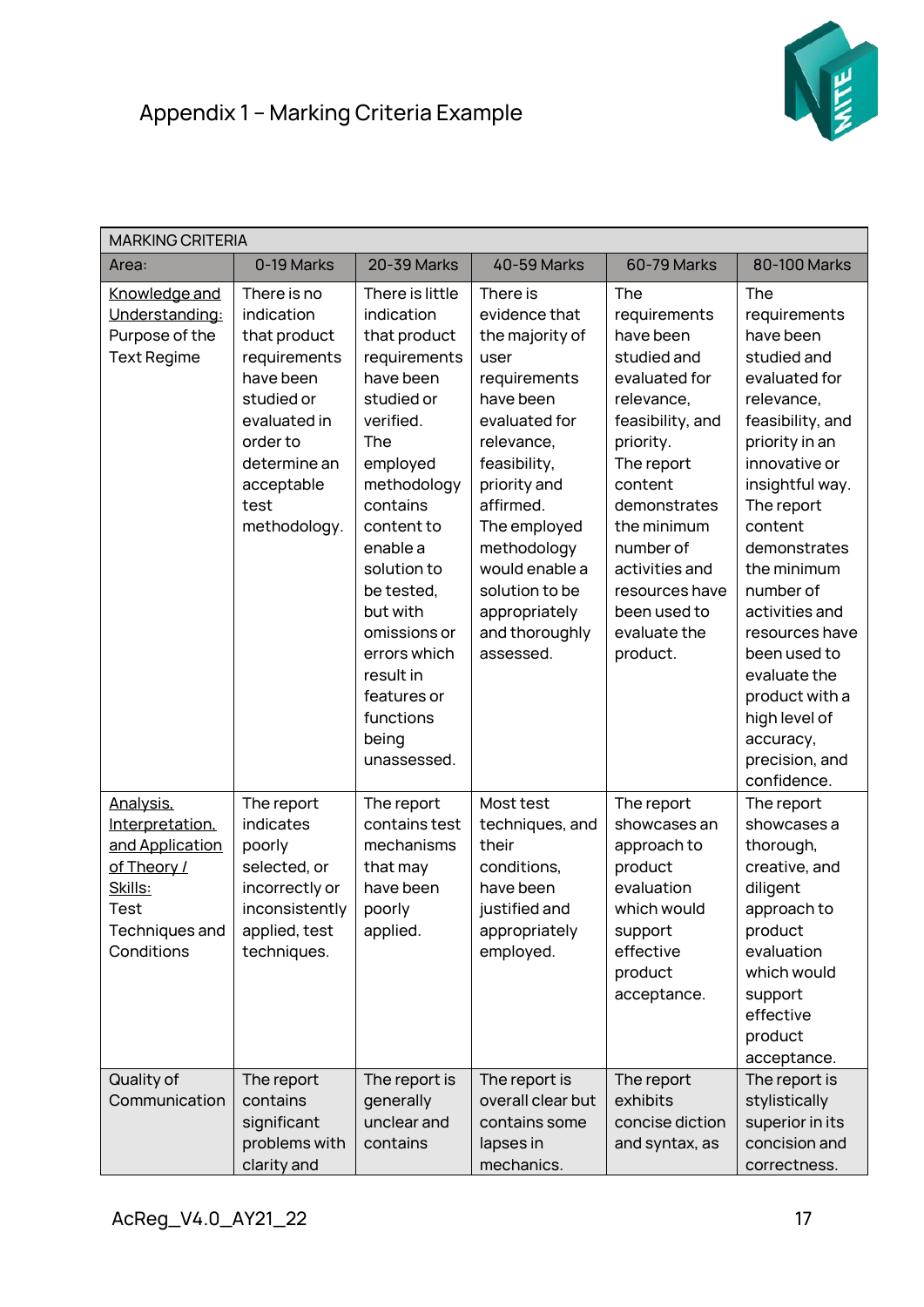

|                 | concision,<br>along with<br>errors in<br>mechanics<br>(spelling,<br>punctuation,<br>grammar).                                                       | lapses in<br>mechanics.                                                                                                                   |                                                                                                                         | well as correct<br>mechanics.                                                                                                                               |                                                                                                                                                                                                       |
|-----------------|-----------------------------------------------------------------------------------------------------------------------------------------------------|-------------------------------------------------------------------------------------------------------------------------------------------|-------------------------------------------------------------------------------------------------------------------------|-------------------------------------------------------------------------------------------------------------------------------------------------------------|-------------------------------------------------------------------------------------------------------------------------------------------------------------------------------------------------------|
| Quality of Work | The report<br>uses the<br>incorrect<br>template, or<br>the template<br>has been<br>modified or<br>used in a<br>manner which<br>is not<br>permitted. | The report<br>template<br>may have<br>been<br>modified<br>incorrectly at<br>times and<br>struggles<br>with text /<br>graphical<br>layout. | The report uses<br>the correct<br>template with a<br>combination of<br>original text and<br>graphical<br>communication. | The report<br>uses the<br>correct<br>template with a<br>combination of<br>both original<br>text and<br>graphical<br>communication<br>to a good<br>standard. | The report<br>uses the<br>correct<br>template to<br>great effect.<br><b>The</b><br>combination of<br>original text,<br>and graphical<br>communication<br>is used to a<br>high standard<br>throughout. |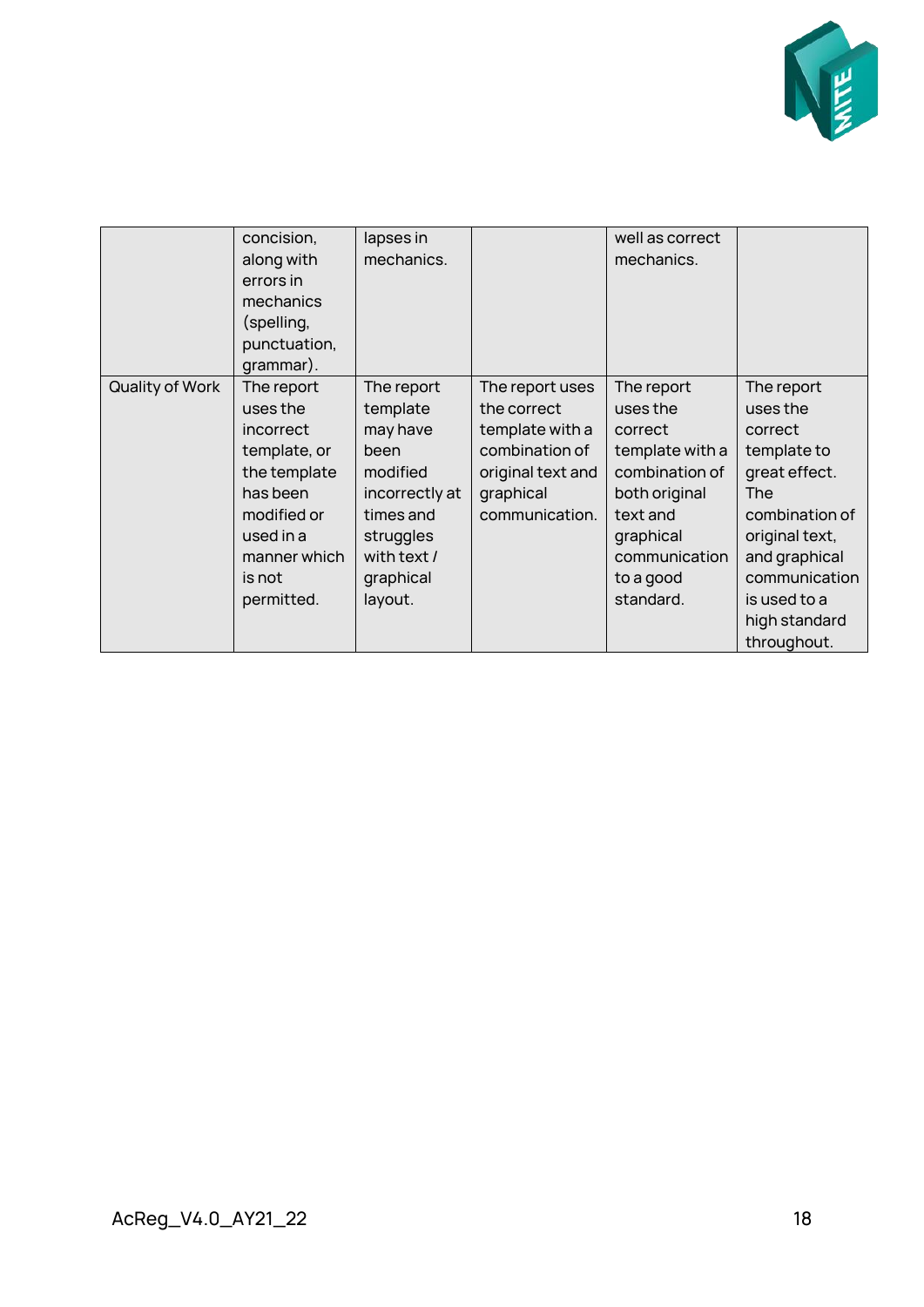

# <span id="page-18-0"></span>Appendix 2 – Assessment Brief Proforma

| <b>SECTION 1a</b>                                               | <b>MODULE DETAILS</b>                 |                                                |                                        |                           |  |
|-----------------------------------------------------------------|---------------------------------------|------------------------------------------------|----------------------------------------|---------------------------|--|
| Assessment<br>title:                                            |                                       |                                                |                                        |                           |  |
| Module title:                                                   |                                       | Programme title:                               |                                        |                           |  |
| Module code:                                                    |                                       | Credit value:                                  |                                        |                           |  |
| <b>FHEQ level:</b>                                              |                                       | Cohort name and<br>cluster:                    |                                        |                           |  |
| Module lead:                                                    |                                       | Assessors:                                     |                                        |                           |  |
| Release date:                                                   | DD/MM/YYYY                            | Submission date:                               | DD/MM/YYYY                             |                           |  |
| Assessment<br>Number:<br>(Number<br>assigned<br>alphabetically) | $iii: \Box$<br>$ii: \Box$<br>$k \Box$ | Number of<br><b>Assessments for</b><br>Module: | $\mathcal{J}$ : $\square$<br>$2: \Box$ |                           |  |
| <b>Assessment</b><br>aims:                                      |                                       |                                                |                                        |                           |  |
| Assessment<br>description and<br>detailed<br>instructions:      |                                       |                                                |                                        |                           |  |
| Indicative<br>Learning                                          | <b>Indicative Learning Outcomes</b>   |                                                | Programme<br><b>Level LOs</b>          | <b>PSRB</b><br><b>LOs</b> |  |
| Outcomes:                                                       | ILO1:                                 |                                                |                                        |                           |  |
| Please indicate<br>alignment with                               | ILO <sub>2</sub> :                    |                                                |                                        |                           |  |
| Programme Level                                                 | ILO3:                                 |                                                |                                        |                           |  |
| and PSRB<br>Learning                                            | ILO4:                                 |                                                |                                        |                           |  |
| <b>Outcomes</b>                                                 | ILO5:                                 |                                                |                                        |                           |  |
|                                                                 | ILO6:                                 |                                                |                                        |                           |  |
|                                                                 | ILO7:                                 |                                                |                                        |                           |  |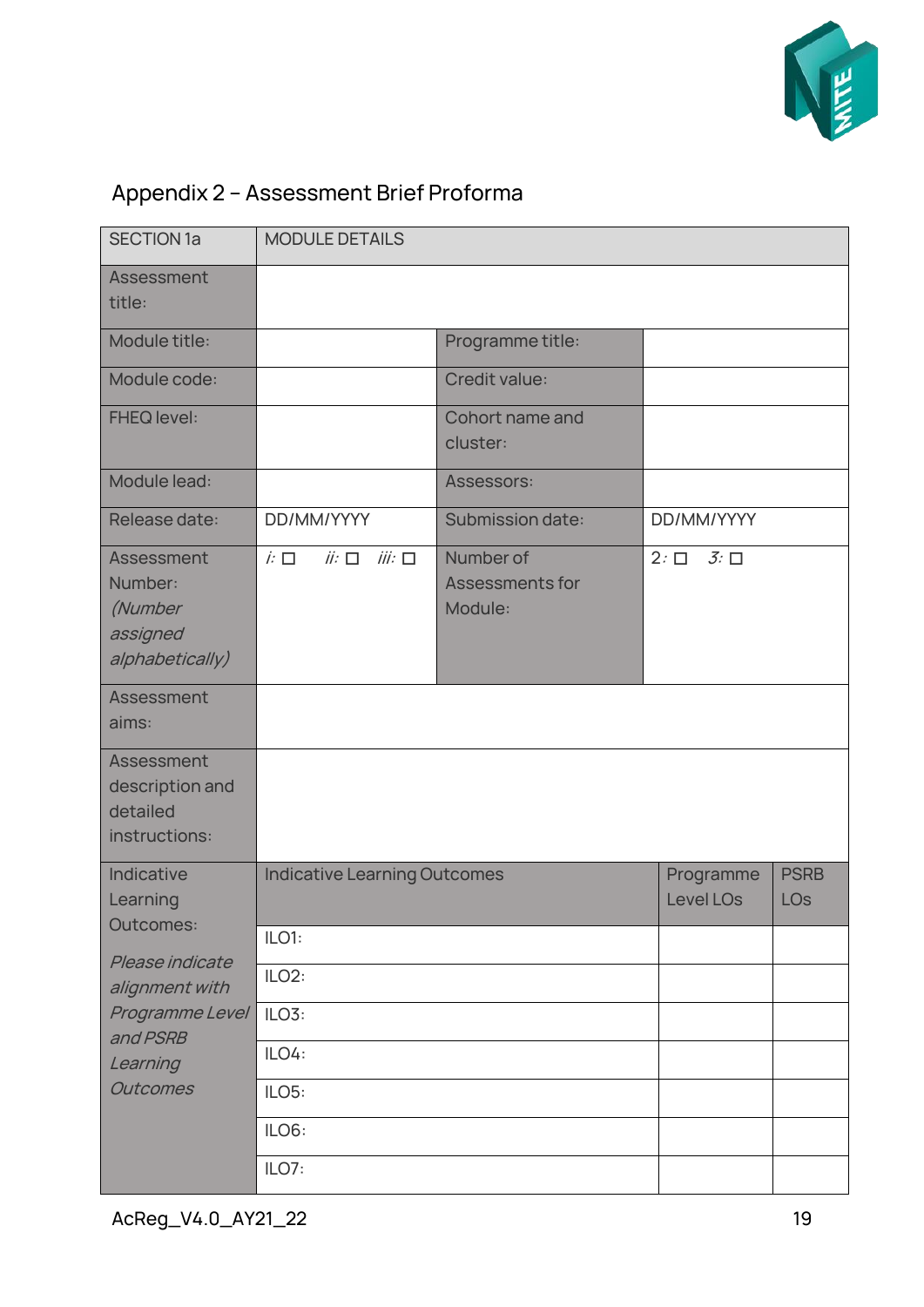

|                                                                                   | ILO8:                                                                                                              |            |                           |  |                    |  |                    |                        |  |
|-----------------------------------------------------------------------------------|--------------------------------------------------------------------------------------------------------------------|------------|---------------------------|--|--------------------|--|--------------------|------------------------|--|
| Assessment<br>sizes (as defined<br>by Credit value<br>and FHEQ level):            |                                                                                                                    |            |                           |  |                    |  |                    |                        |  |
| Marking process:                                                                  |                                                                                                                    |            |                           |  |                    |  |                    |                        |  |
| Other<br>assessment<br>materials<br>attached to this<br>brief (if<br>applicable): |                                                                                                                    |            |                           |  |                    |  |                    |                        |  |
| <b>SECTION 1b</b>                                                                 | <b>MARKING CRITERIA</b>                                                                                            |            |                           |  |                    |  |                    |                        |  |
| Area:                                                                             |                                                                                                                    | 0-19 Marks | $20 - 39$<br><b>Marks</b> |  | <b>40-59 Marks</b> |  | <b>60-79 Marks</b> | 80-100<br><b>Marks</b> |  |
|                                                                                   |                                                                                                                    |            |                           |  |                    |  |                    |                        |  |
|                                                                                   |                                                                                                                    |            |                           |  |                    |  |                    |                        |  |
|                                                                                   |                                                                                                                    |            |                           |  |                    |  |                    |                        |  |
|                                                                                   |                                                                                                                    |            |                           |  |                    |  |                    |                        |  |
|                                                                                   |                                                                                                                    |            |                           |  |                    |  |                    |                        |  |
|                                                                                   |                                                                                                                    |            |                           |  |                    |  |                    |                        |  |
| <b>SECTION 2a</b>                                                                 | <b>INTERNAL: VERIFIER CHECKLIST</b>                                                                                |            |                           |  |                    |  |                    |                        |  |
| Does the assessment:                                                              |                                                                                                                    |            |                           |  |                    |  |                    |                        |  |
| Allow for<br>demonstration of<br>the Module ILOs?                                 | Align to subject<br>Meet PSRB and Programme Level<br>benchmark<br>learning outcomes?<br>□<br>П<br>П<br>statements? |            |                           |  |                    |  |                    |                        |  |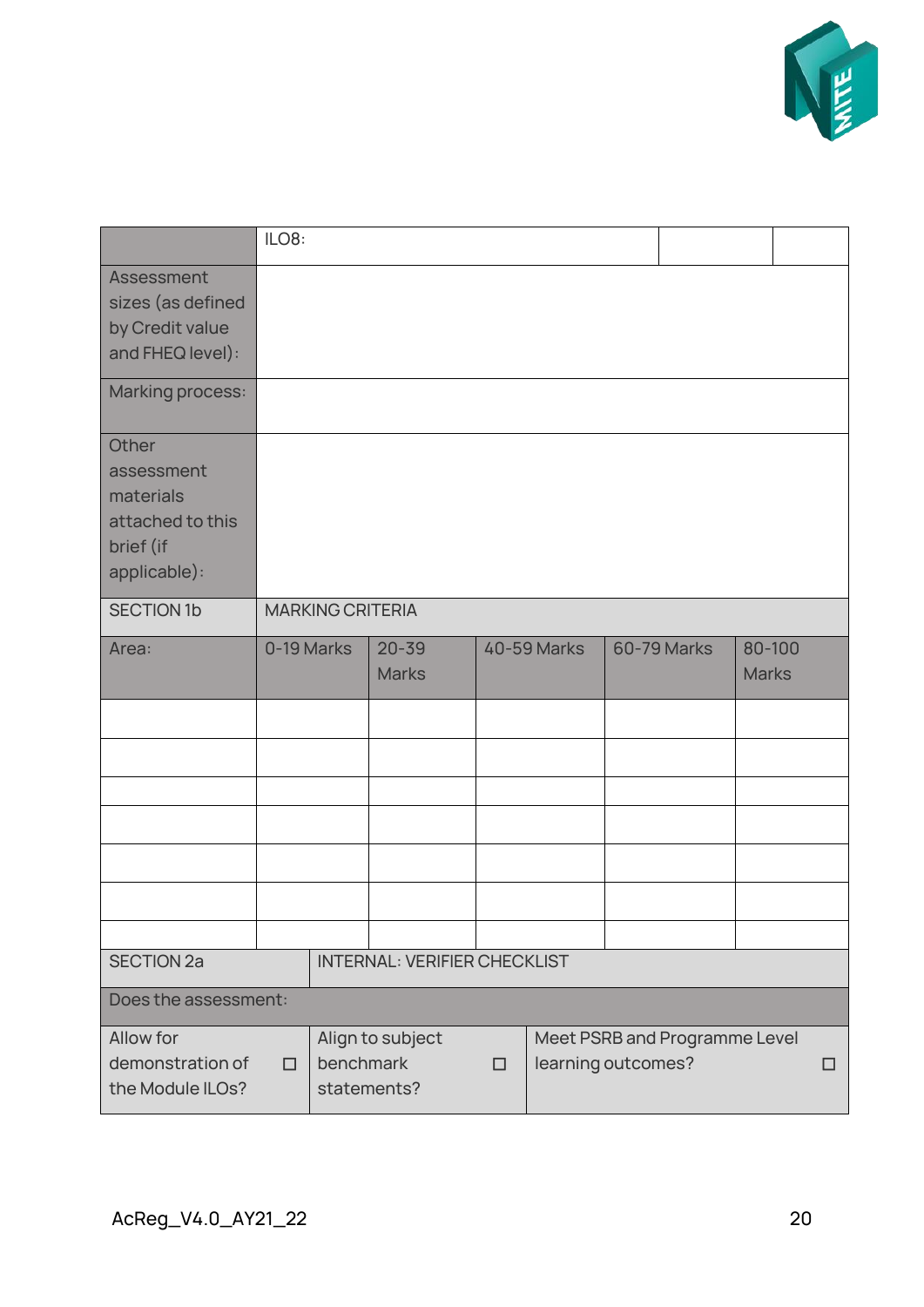

| Enable assessment<br>variety within the<br>□<br>cluster and level?                                                         | <b>Account for</b><br>learning hours<br>□<br>required in the<br>module | descriptors? | Compare to other assessments<br>in terms of level qualification and |  |  |  |  |  |  |
|----------------------------------------------------------------------------------------------------------------------------|------------------------------------------------------------------------|--------------|---------------------------------------------------------------------|--|--|--|--|--|--|
| Comments:                                                                                                                  |                                                                        |              |                                                                     |  |  |  |  |  |  |
|                                                                                                                            |                                                                        |              |                                                                     |  |  |  |  |  |  |
| development?                                                                                                               | Is the assessment designed to reinforce appropriate stages of student  |              | $\Box$                                                              |  |  |  |  |  |  |
| Is the assessment valid in measuring achievement against Programme Learning<br>□<br>Outcomes?                              |                                                                        |              |                                                                     |  |  |  |  |  |  |
| Does the assessment have criteria that are fairly and appropriately weighted<br>$\Box$<br>according to level expectations? |                                                                        |              |                                                                     |  |  |  |  |  |  |
| Does the assessment clearly indicate the way in which marks are allocated for team<br>$\Box$<br>assessments?               |                                                                        |              |                                                                     |  |  |  |  |  |  |
| Does the assessment process guard against academic misconduct?<br>$\Box$                                                   |                                                                        |              |                                                                     |  |  |  |  |  |  |
| Does the marking scheme relate to learning outcomes and assessment criteria?<br>$\Box$                                     |                                                                        |              |                                                                     |  |  |  |  |  |  |
| Is the marking scheme clear and well-defined?                                                                              |                                                                        |              | $\Box$                                                              |  |  |  |  |  |  |
| <b>SECTION 2b</b>                                                                                                          | <b>SUBMISSION DETAILS</b>                                              |              |                                                                     |  |  |  |  |  |  |
| Submitted by:                                                                                                              |                                                                        |              | Position:                                                           |  |  |  |  |  |  |
| Signature:                                                                                                                 | Date:                                                                  |              |                                                                     |  |  |  |  |  |  |
| Verifier:                                                                                                                  |                                                                        |              |                                                                     |  |  |  |  |  |  |
| Signature:                                                                                                                 |                                                                        |              | Date:                                                               |  |  |  |  |  |  |
| <b>SECTION 2c</b>                                                                                                          | <b>OUTCOME</b>                                                         |              |                                                                     |  |  |  |  |  |  |
| Verifier:                                                                                                                  |                                                                        | Date:        |                                                                     |  |  |  |  |  |  |